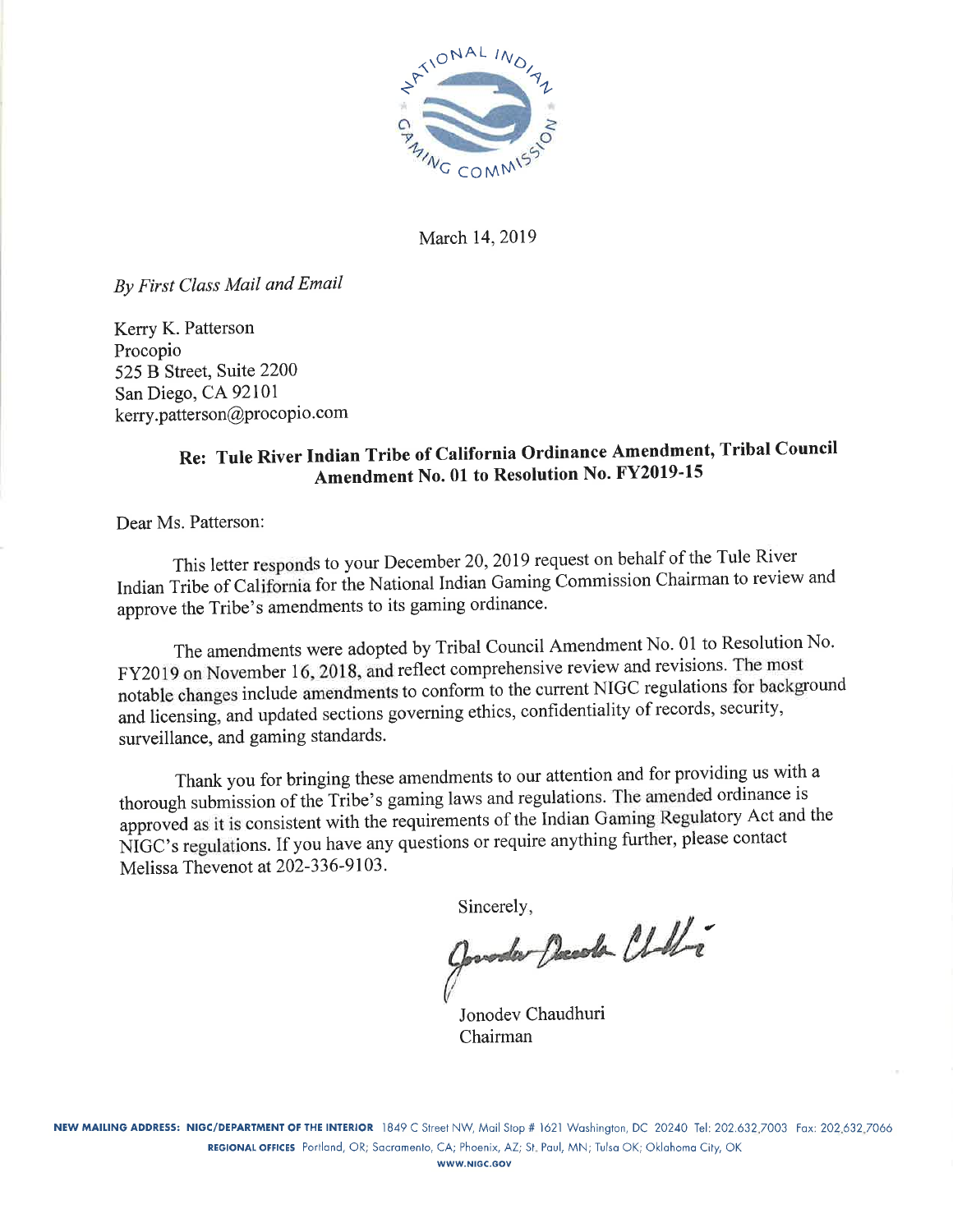

# **TULE RIVER TRIBE OF THE TULE RIVER INDIAN RESERVATION**

# **GAMING ORDINANCE**

Revised October 30, 2018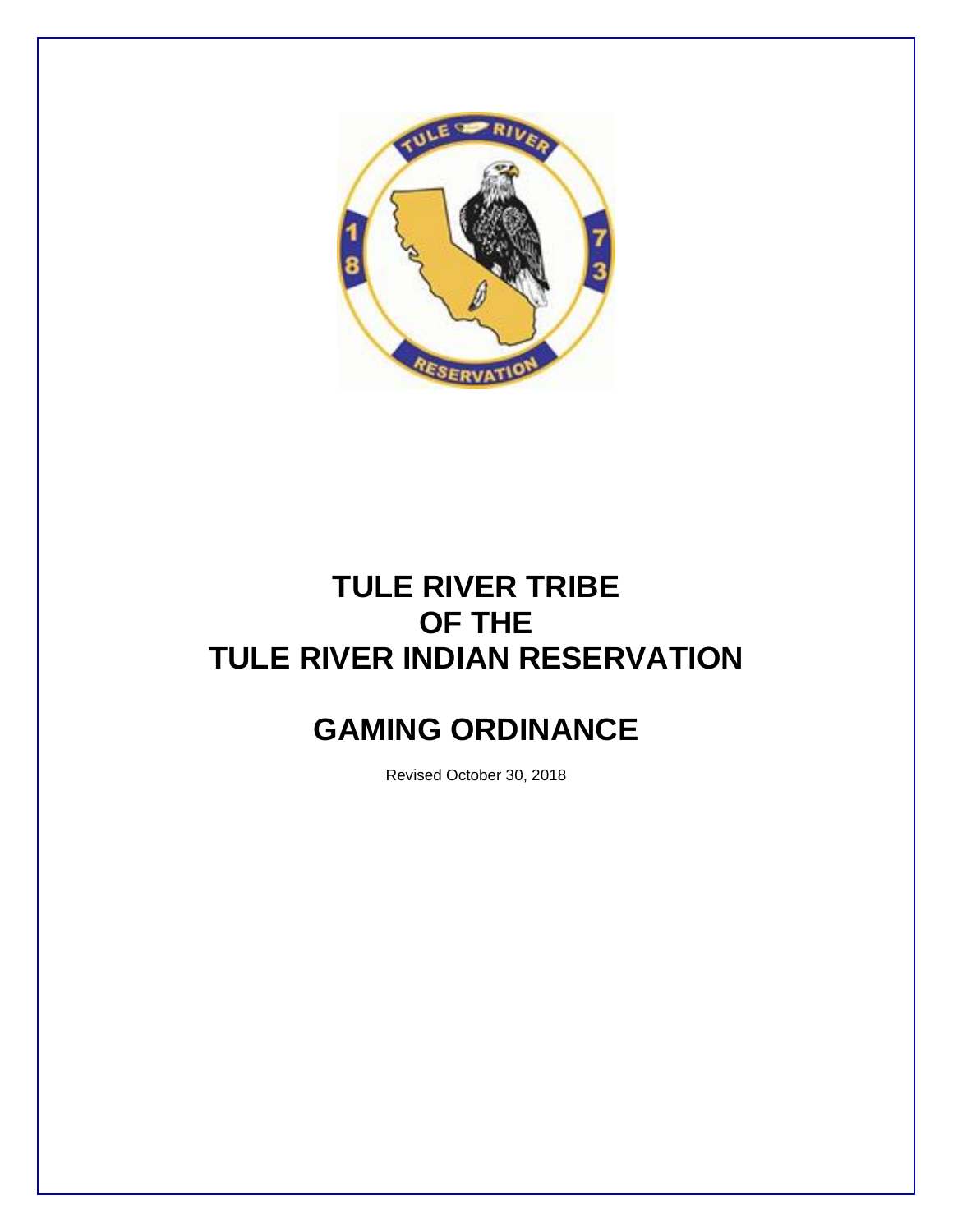#### **TABLE OF CONTENTS**

#### Page

| $\mathbf{L}$ |  |
|--------------|--|
| II.          |  |
| III.         |  |
| IV.          |  |
| V.           |  |
| VI.          |  |
| VII.         |  |
| VIII.        |  |
| IX.          |  |
| $\mathsf{X}$ |  |
| XI.          |  |
| XII.         |  |
| XIII.        |  |
| XIV.         |  |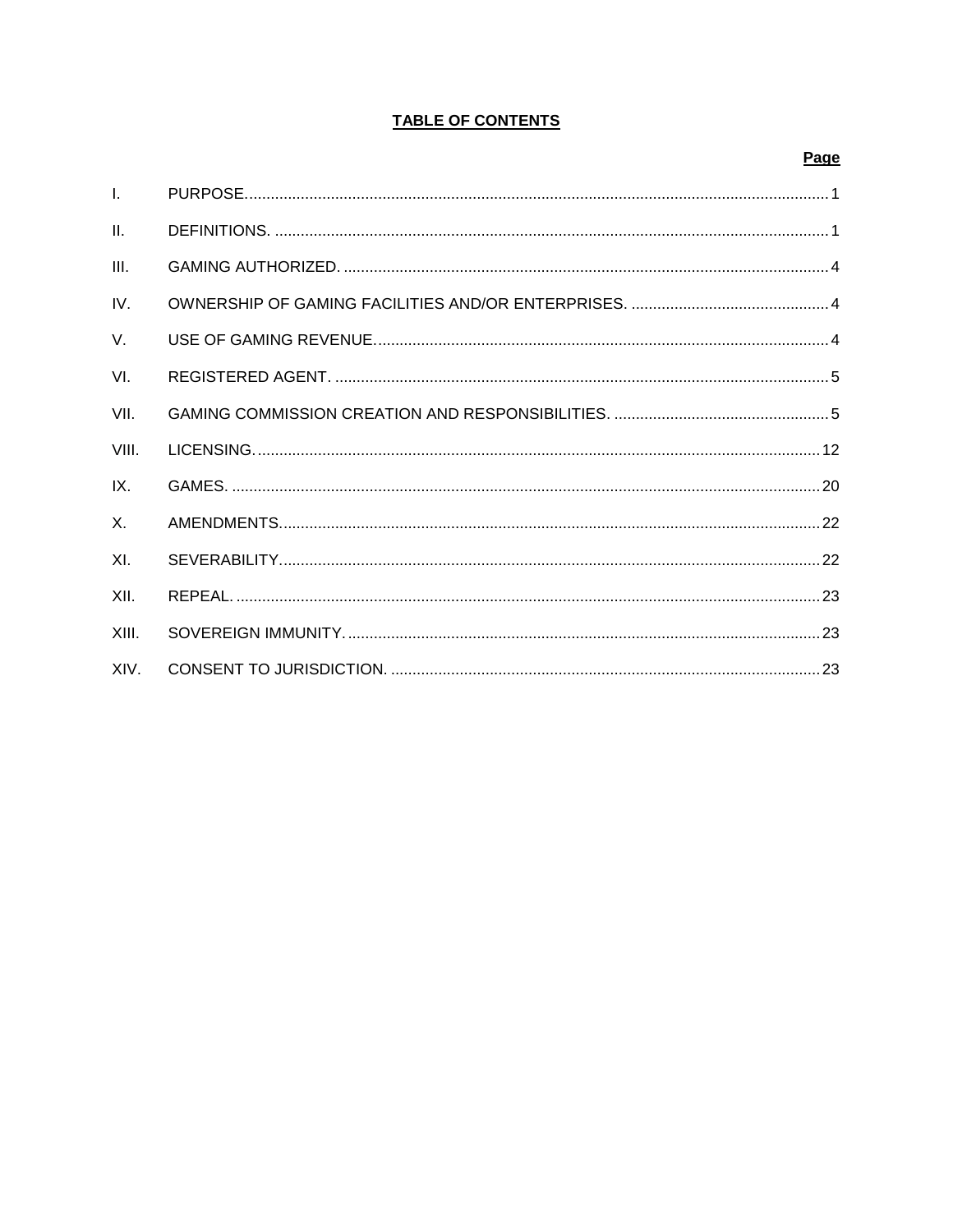#### **I. PURPOSE**.

The Tule River Tribe of the Tule River Indian Reservation ("**Tribe**"), as the beneficial owner of the Tule River Indian Reservation, and acting pursuant to its Constitution in the exercise of its inherent sovereign power to enact ordinances and otherwise safeguard and provide for the health, safety and welfare of the Tule River Indian Reservation and the members of the Tribe, hereby ordains and establishes this Gaming Ordinance for the purpose of authorizing and comprehensively and preemptively regulating the terms and conditions under which Class II and Class III gaming may be conducted within the boundaries of the Tule River Indian Reservation. It is the intent of the Tribe that this Gaming Ordinance and provisions within shall be interpreted in a manner so as to comply with the terms of the Compact, IGRA and applicable NIGC regulations.

#### **II. DEFINITIONS**.

Unless otherwise defined herein, the terms used in this Gaming Ordinance shall have the same meanings set forth in the Compact.

A. "**Class I gaming**" has the same meaning as such term is defined in Section 2703(6) of IGRA.

B. "**Class II gaming**" has the same meaning as such term is defined in IGRA Section 2703(7) and by regulations lawfully promulgated by the NIGC and the Commission, that now or hereafter may be in effect.

C. "**Class III gaming**" has the same meaning as such term is defined in IGRA, 25 U.S.C. Section 2703(8) and by valid regulations promulgated by the NIGC, that now or hereafter may be in effect.

D. "**Comment**" shall mean any response by the Tribal Council to an item that has been placed on an official Tribal Council meeting agenda. If Tribal Council approval is required, failure of the Tribal Council to respond to any item within thirty (30) calendar days after it has been placed on an official Tribal Council meeting agenda shall constitute an approval by the Tribal Council of such item.

E. "**Compact**" means the Tribal-State Compact between the State of California and the Tribe currently in effect. Such Compact is a Federal instrument required by the Indian Gaming Regulatory Act, which allows the Tribe to conduct Class III gaming, and is an agreement between the Tribe and the State, which must be approved by the Federal Government.

F. "**Compliance Certificate**" means a certificate issued by a qualified building and safety expert which states that the construction of the Gaming Facility complies with the Tribe's applicable building and safety codes. The Compliance Certificate must be posted in a conspicuous and public place in the Gaming Facility.

G. "**Employee**" has the same meaning as the term is used by the United States Internal Revenue Service.

H. "**Gaming**" or "**Gambling**" means the offering of any games authorized by this Gaming Ordinance.

I. "**Gaming Authority**" shall mean the economic entity established by the Tribe to own and operate the Gaming Operation.

J. "**Gaming Contractor**" shall mean any person or entity that supplies gaming devices, gaming components, gaming equipment, personnel or services to the Gaming Operation and includes such Gaming Resource Suppliers.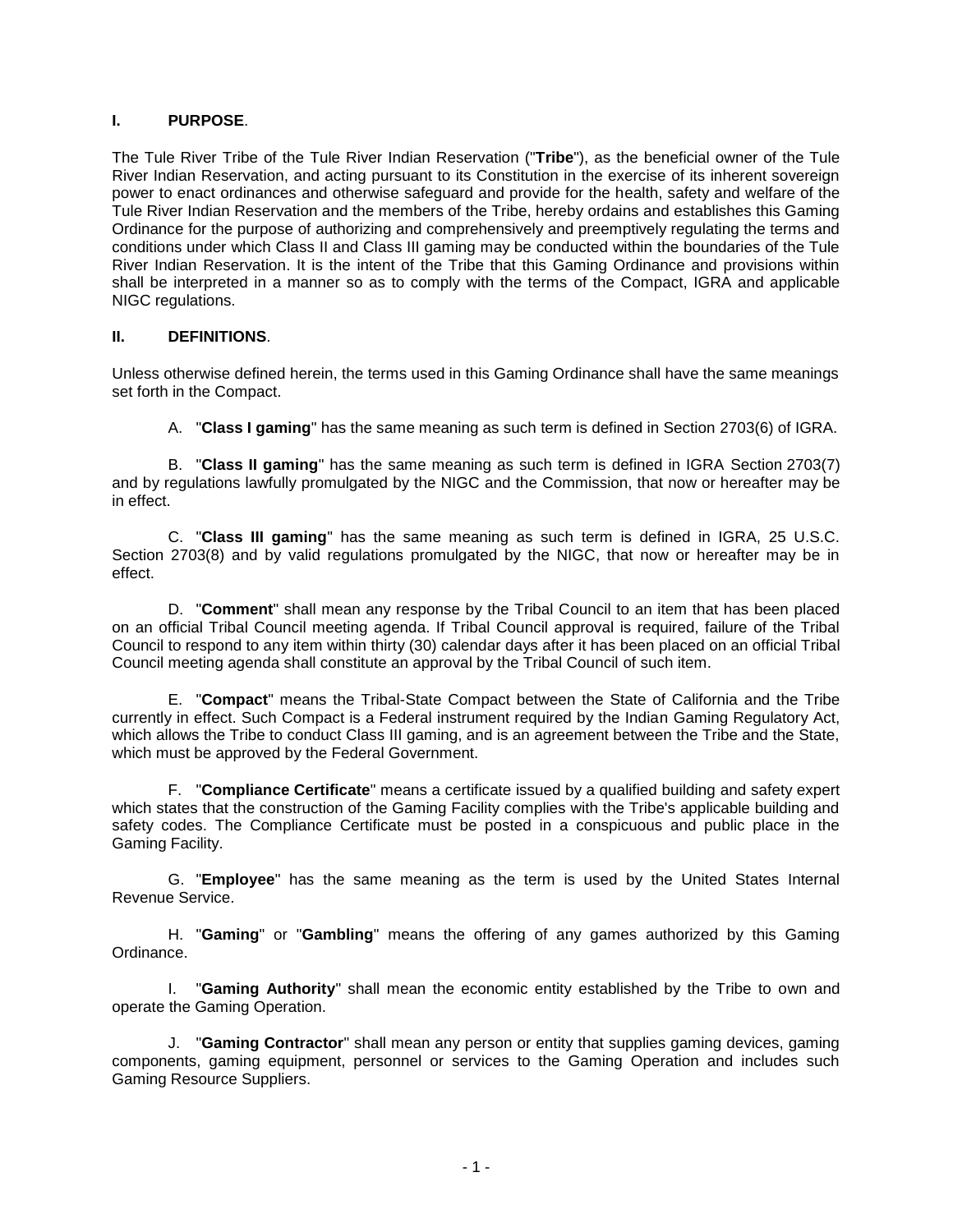K. "**Gaming Device**" shall have the same meaning as defined in the Compact.

L. "**Gaming Employee**" shall have the same meaning as defined in the Compact.

M. "**Gaming Facility**" shall mean any building or room in which Class II or Class III gaming activities or Gaming Operations occur, or in which the business records, receipts, or other equipment and supplies of the Gaming Operation are maintained, to include structures on the property designed to facilitate the orderly functions of the enterprise. Gaming Facility does not include the Commission offices, such offices are governmental offices of the Tribe.

N. "**Gaming Operation**" means the business enterprise which is owned and operated by the Gaming Authority and is within the jurisdiction of the Tribe, is licensed by the Commission and that operates games, receives the revenues, issues the prizes, and pays the expenses of the games.

O. "**Gaming Resources**" shall mean any goods or services used in connection with gaming activities, including, but not limited to, equipment, furniture, gaming devices and ancillary components, playing cards, gaming consulting services and gaming contractors.

P. "**Gaming Resource Supplier**" shall have the same meaning, as defined in the Compact.

Q. "**immediate family**" or "**related to**" shall mean persons who are the subject individual's spouse, parents, guardians, siblings, or children (either biological or adopted).

R. "**Indian Gaming Regulatory Act**" or "**IGRA**" refers to P.L. 100-497, 25 U.S.C. Sec. 2701 et seq. which identifies the manner in which Indian tribes shall conduct gaming and how such gaming is to be regulated.

#### S. "**Key Employee**" means:

1. A person who performs one or more of the following functions:

- a. Bingo Caller;
- b. Counting Room Supervisor;
- c. Director of Security;
- d. Custodian of Gaming Supplies or Cash;
- e. Floor Manager;
- f. Pit Boss;
- g. Dealer;
- h. Croupier;
- i. Approver of Credit; or

j. Custodian of Gaming Devices, including persons with access to cash and accounting records within such devices.

2. If not otherwise included, any other person whose total cash compensation is in excess of \$50,000 per year;

3. If not otherwise included, the four most highly compensated persons in the Gaming Operation; and/or

4. Any position formally designated by the Commission to be considered a Key Employee.

T. "**License**" means the written approval of the Commission that authorizes the privilege of conducting Gaming or working in Gaming within the jurisdiction of the Tribe to a specific individual and/or a specific entity and/or a specific Gaming Facility and/or Gaming Operation.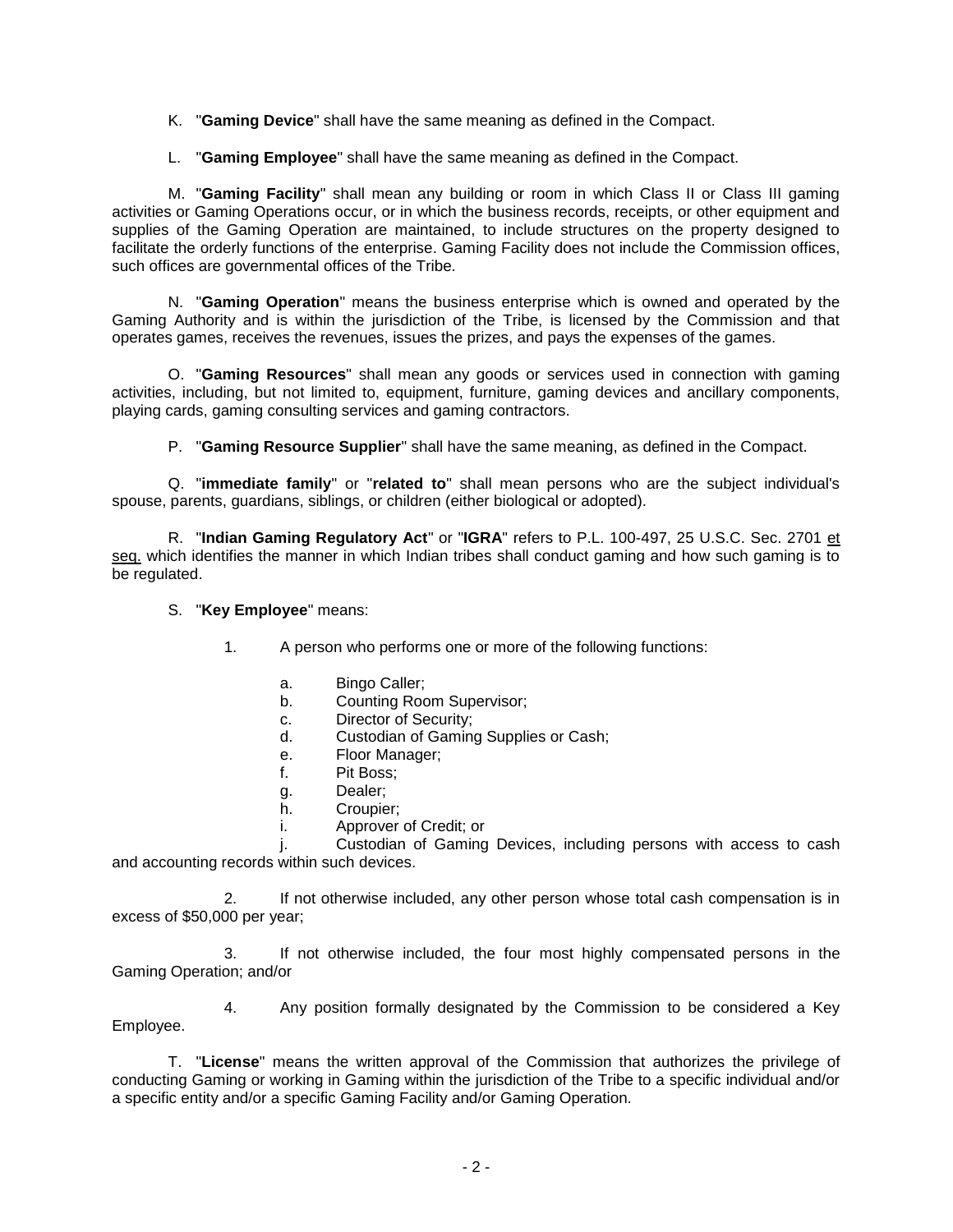U. "**Licensee**" refers to an individual, entity and/or facility, which has received the privilege, in written form, of conducting and/or working in Gaming within the jurisdiction of the Tribe.

V. "**Minimum Internal Control Standards**" or "**MICS**" shall mean the Internal Controls established by the National Indian Gaming Commission as published in the Federal Register.

W. "**National Indian Gaming Commission**" or "**NIGC**" means the federal gaming regulatory body created by the IGRA, and as IGRA may hereafter be amended.

X. "**Net Revenues**" means gross Gaming revenues of the Gaming Operation less (1) amounts paid out as, or paid for, prizes, and (2) total Gaming-related operating expenses, including all those expenses of the Gaming Operation commonly known as operating expenses and non-operating expenses consistent with professional accounting pronouncements, excluding any management fees.

Y. "**Non-Key Gaming Employee**" means an Employee of the Gaming Operation who is not a Key Employee or Primary Management Official, but otherwise meets the definition of a "Gaming Employee" (as defined in the Compact).

#### Z. "**Primary Management Official**" means:

- 1. The person having management responsibility for a management contract;
- 2. Any person who has authority to:
	- a. Hire and fire employees;
	- b. Set up working policy for the Gaming Operation; or
	- c. Any other person designated by the Tribe as a Primary Management

Official;

3. The chief financial officer or other person who has financial management responsibilities for the Gaming Operation; or

4. Any position formally designated by the Commission as such.

AA. "**Reservation**" shall mean all lands under the jurisdiction and control of the Tribe and its governing body.

BB. "**Senior Gaming Management**" means the Gaming Operation's general manager, assistant general managers, Gaming directors and assistant Gaming directors.

CC."**State Gaming Agency**" means the entities authorized to investigate, approve, and regulate gaming licenses pursuant to the Gambling Control Act (Chapter 5, commencing with Section 19800 of Division 8 of the California Business and Professions Code), and includes, but is not limited to, the California Gambling Control Commission.

DD."**Tribal Chairperson**" shall mean the person duly elected under the Tribe's Constitution and Bylaws and serves as the primary spokesperson of the Tribe.

EE. "**Tribal Council**" means the elected governing body of the Tribe as established and defined by the Tribe's Constitution.

FF. "**Tribal Member**" shall mean any duly enrolled member of the Tribe.

GG. "**Tule River Internal Control Standards**" or "**TRICS**" shall mean the Internal Controls established by the Commission and approved by the Tribal Council.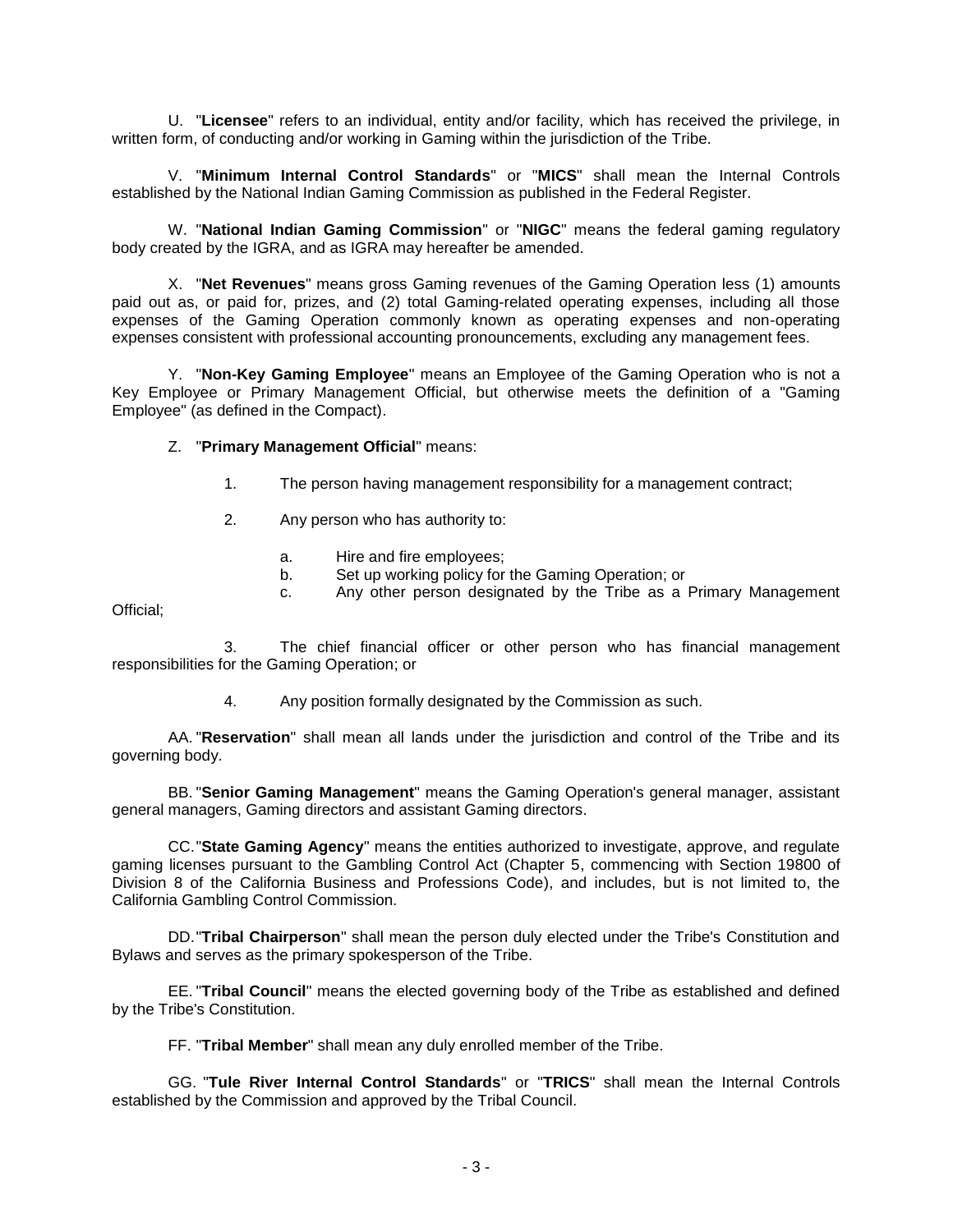HH. "**Tule River Tribe**" or "**Tribe**" shall mean the Tule River Tribe of the Tule River Indian Reservation.

II. "**Tule River Tribe Gaming Commission**" or "**Commission**" refers to the regulatory body appointed by the Tribal Council to be responsible for the regulation of Gaming within the jurisdiction of the Tribe.

JJ. "**Tule River Tribe Regulatory Gaming Agency**" or "**Agency**" refers to the regulatory body responsible for the day-to-day responsibilities that are required to be fulfilled by the Commission.

KK. "**work permit**" means an authorization issued to an Employee of the Gaming Operation who does not meet the definition of a Gaming Employee.

#### **III. GAMING AUTHORIZED**.

A. **Authorization**. Class II and Class III gaming are each hereby authorized on the Reservation; provided however, such gaming is conducted in accordance with this Gaming Ordinance, IGRA, applicable NIGC regulations, and any other applicable laws or regulations. Any provision in the Compact providing for testing, notice to, and comment from the State, shall be complied with before any game is authorized by the Commission. When there is reasonable cause to question the classification of a game (i.e. Class II or Class III) the Commission shall authorize such games to be conducted as Class II, unless or until the NIGC rules otherwise or until a court of competent jurisdiction has ruled otherwise.

B. **Unauthorized or Unapproved Gaming**. Class II and Class III Gaming by any individual on the Reservation, except as authorized pursuant to this Gaming Ordinance is prohibited.

#### **IV. OWNERSHIP OF GAMING FACILITIES AND/OR ENTERPRISES**.

The Tribe shall have the sole proprietary interest in and the responsibility for the conduct of any Gaming Facilities and/or Gaming Operation(s) authorized by this Gaming Ordinance. The Tribal Council shall be responsible for ensuring that the Gaming Operations are managed appropriately and in a businesslike manner.

#### **V. USE OF GAMING REVENUE**.

A. Except as specifically authorized pursuant to Section B of this Article, Net Revenues from Class II and Class III gaming on the Reservation shall be used only for the following purposes:

- 1. To fund the Tribe's governmental operations and programs;
- 2. Provide for the general welfare of the Tribe and its Tribal Members;
- 3. Promote economic development on the Reservation;
- 4. Donate to charitable organizations; and/or
- 5. Help fund operation of local government agencies.

B. If the Tribal Council elects to distribute per capita payments to Tribal Members, it shall authorize such payments in conformity with a revenue allocation plan submitted to and approved by the Secretary of the Interior pursuant to 25 U.S.C. §2710(b)(3).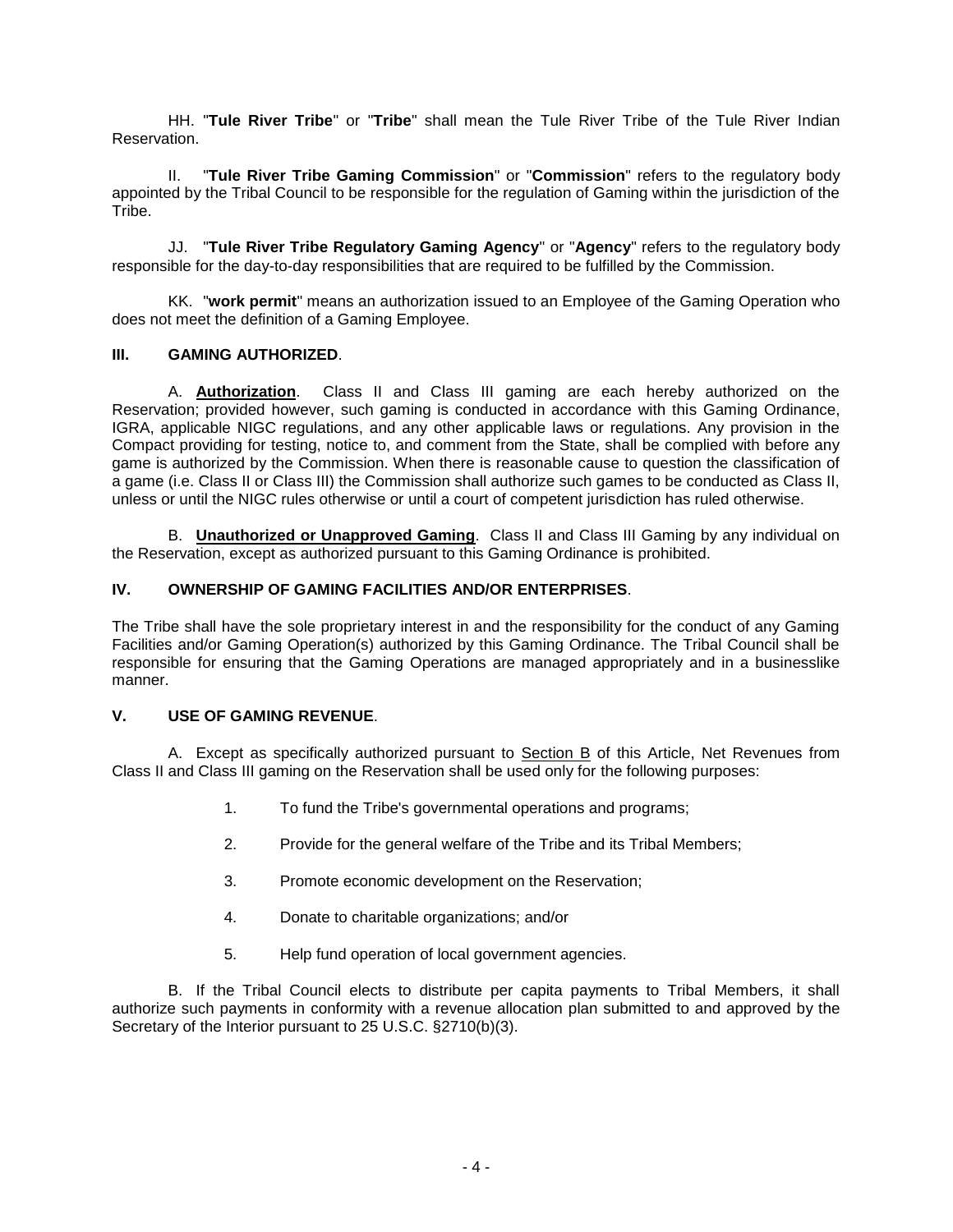#### **VI. REGISTERED AGENT**.

The Chairperson of the Tribe shall be the designated and registered agent to receive notice of violations, orders, or determinations which are issued pursuant to IGRA or the Compact.

#### **VII. GAMING COMMISSION CREATION AND RESPONSIBILITIES**.

#### A. **Creation of Commission**.

1. There is hereby created the Commission, which shall consist of three (3) persons who themselves qualify for licensing under this Gaming Ordinance. Said members shall serve a term of three (3) years. The terms of gaming commissioners shall be staggered, with the initial terms as follows: one gaming commissioner shall be appointed for a three (3) year term and the remainder shall be appointed for two (2) years. The Tribal Council shall determine and authorize the compensation to be paid to members of the Commission based upon the Commission's determination of the time required to be expended upon Commission duties and the qualifications of the appointed gaming commissioners.

2. The Commission will conduct oversight to ensure compliance with Tribal, Federal and, if applicable, State laws and regulations. It will serve as the licensing authority for individuals employed in the Gaming Operation and will administer background investigations as part of the licensing process. The Commission will also have a role in monitoring compliance with the Gaming Operation's internal controls and in tracking gaming revenues. In order to carry out its regulatory duties, the Commission shall have unrestricted access to all areas of the Gaming Operation and to all of the Gaming Operation's records. The Commission shall have authority to take enforcement actions, including suspension or revocation of a License, when appropriate.

3. The members of the Commission shall be appointed by the Tribal Council by resolution. Said appointees shall not be removed during their terms of office except for misconduct, neglect of duties or other acts that would render such persons unqualified for licensure hereunder. An affirmative vote of a simple majority of the Tribal Council, taken in an open meeting after a duly-noticed hearing at which the member charged with misconduct shall have the right to be heard and may present evidence concerning his/her removal, shall be required to remove a member of the Commission. At the request of the member whose removal is at issue, the hearing may be held in executive session. The Commission also may elect to receive in executive session any evidence public disclosure of which might compromise any on-going law-enforcement investigation, or which might jeopardize any privilege or immunity possessed by the Commission. The Commissioner, whose removal is at issue, shall be allowed representation by legal counsel or volunteers to speak in favor on his/her behalf before the Tribal Council at his/her own expense.

4. There shall be a Chairperson, Vice-Chairperson, and Secretary/Treasurer of the Commission, elected from its membership, who shall be appointed for a term of one (1) year by a simple majority vote of the Commission. A majority of the Commission shall constitute a quorum.

5. The following shall not serve as gaming commissioners:

a. Persons employed in or in conjunction with the management, supervision, or conduct of any Gaming on the Reservation, or until at least two (2) years have passed since that employment;

b. Persons related to any Gaming Contractor, including any principal thereof or persons related to any associated independent contractor;

- c. Members of the Tribal Council during his/her term thereof;
- d. A person who is not a Tribal Member; and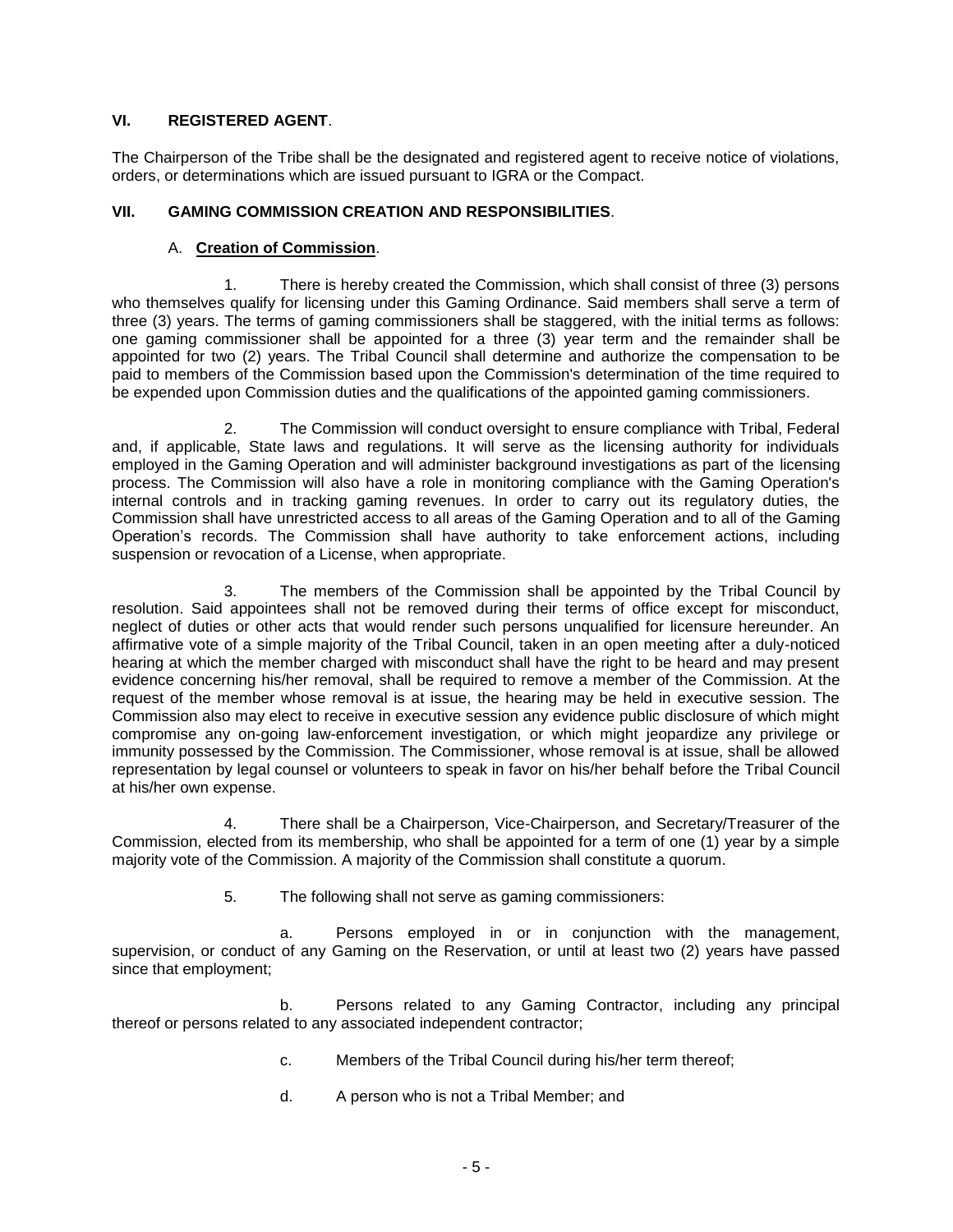e. A person who cannot obtain or maintain a valid License issued by the

Commission.

#### B. **Ethics**.

1. Commissioners and Commission staff shall not hold financial interests that conflict with the conscientious performance of their duties.

2. Commissioners and Commission staff shall not engage in financial transactions using nonpublic information or allow the improper use of such information by others on their behalf to further any private interest.

3. Commissioners and Commission staff shall not solicit or accept any gift or other item of monetary value, including complimentary items or services, from any individual seeking official action or inaction from, doing business with, or conducting activities regulated by the Commission, or whose interests may be substantially affected by the Commission. This restriction does not apply to items of de minimis value or items or services available to all Tribal Members or to all members of the Commission.

- gain.
- 4. Commissioners and Commission staff shall not use their positions for private

5. Commissioners and Commission staff shall act impartially, in accordance with all relevant Tribal, Federal and State laws (where applicable), and shall not give preferential treatment to any private organization or individual, including to any individuals related to Commissioners or Commission staff.

6. Commissioners and Commission staff shall not engage in outside employment (including seeking or negotiating for future employment) or any other activity which conflicts with their Commission duties and responsibilities.

7. Commissioners and Commission staff shall disclose waste, fraud, abuse, and corruption to appropriate authorities.

8. Commissioners and Commission staff shall endeavor to avoid any actions creating the appearance that they are violating the law or the ethical standards listed in this Section B.

9. Commissioners and Commission staff shall fully comply with internal Commission bylaws governing conflicts of interest and codes of conduct and Tribal laws governing conflicts of interest of tribal officials.

10. Commissioners shall disclose to the Tribal Council any conflicts of interest. The executive director shall disclose to the Commission any conflicts of interest. Commission Staff members shall disclose to the executive director any conflicts of interest. If there is a real or apparent conflict of interest related to any matter before the Commission, the Commissioner subject to the conflict of interest shall not take part in a decision related thereto.

C. **Duties and Responsibilities of the Commission**. The following are the duties and responsibilities that are required of the Commission, and which the Commission is authorized to undertake, in order to fulfill its regulatory requirements as identified in this Gaming Ordinance and encouraged by the NIGC, in Bulletins, the Indian Gaming Regulatory Act of 1988 as amended, and as required by the MICS, TRICS and the Compact, the Commission shall:

1. Be responsible for the issuance, suspension, revocation and renewal of Licenses and work permits (as applicable) for Primary Management Officials, Key Employees, all other Employees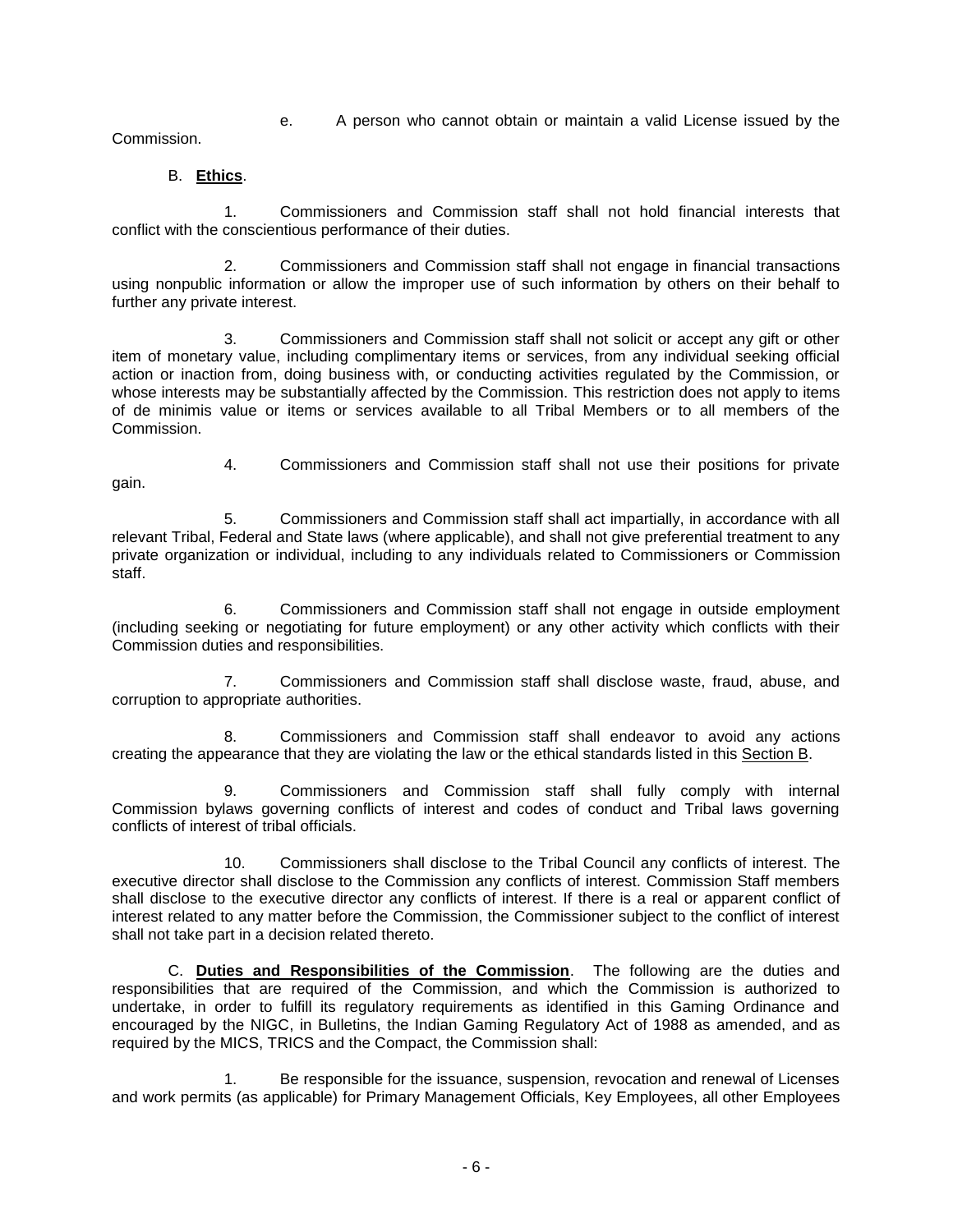and Gaming Contractors who wish to have an employment and/or business relationship with a Gaming Operation, the Commission, or the Agency, upon completion of background investigations;

2. Ensure that background investigations are conducted upon those individuals and entities that have an employment or business relationship with a Gaming Operation for purposes of licensing;

3. Be responsible for the submission of applicable licensing applications and investigations to the appropriate agencies;

4. Be responsible for ensuring that only those individuals and entities that have an employment or business relationship with a Gaming Operation, are suitable to receive a License or a work permit, as applicable;

5. Be responsible for the secure storage and maintenance of all gaming applications, reports and documents belonging to the Commission;

6. Be responsible for the issuance of License to each Gaming Facility;

7. Be responsible for ensuring that all Gaming Operations are in compliance with all applicable health, safety and environmental laws and regulations;

8. Be responsible for ensuring that an annual independent audit, and/or any additional audits of the Gaming Operations that the Commission deems necessary, is performed upon all Gaming Operations and that the applicable audits are submitted to the appropriate agencies pursuant to applicable law, such as the National Indian Gaming Commission;

9. Ensure that Net Revenues are used according to applicable Tribal and Federal law unless otherwise guaranteed by the Tribal Council;

10. Promulgate Tribal gaming regulations;

11. Ensure compliance with applicable Tribal and Federal Laws, codes, regulations, and the Compact;

12. Communicate and work with Tribal law enforcement agencies, outside law enforcement agencies and regulatory agencies regarding gaming regulation, so as to protect the assets and the integrity of the Gaming Operations;

13. Ensure that investigations are performed upon alleged and actual gaming violations to ensure that appropriate enforcement actions are taken and appropriate incident reports are made;

14. Be responsible to conduct hearings, take and review evidence and testimony in regards to gaming licensing and alleged violations of gaming laws and regulations;

15. Establish and/or approve internal control standards that will protect the assets and the integrity of the Gaming Operations and ensure that they are complied with;

16. Ensure that random and regularly scheduled audits are performed on all areas of the Gaming Operations;

17. Establish and/or approve rules for Class II and Class III games conducted within the jurisdiction of the Tribe;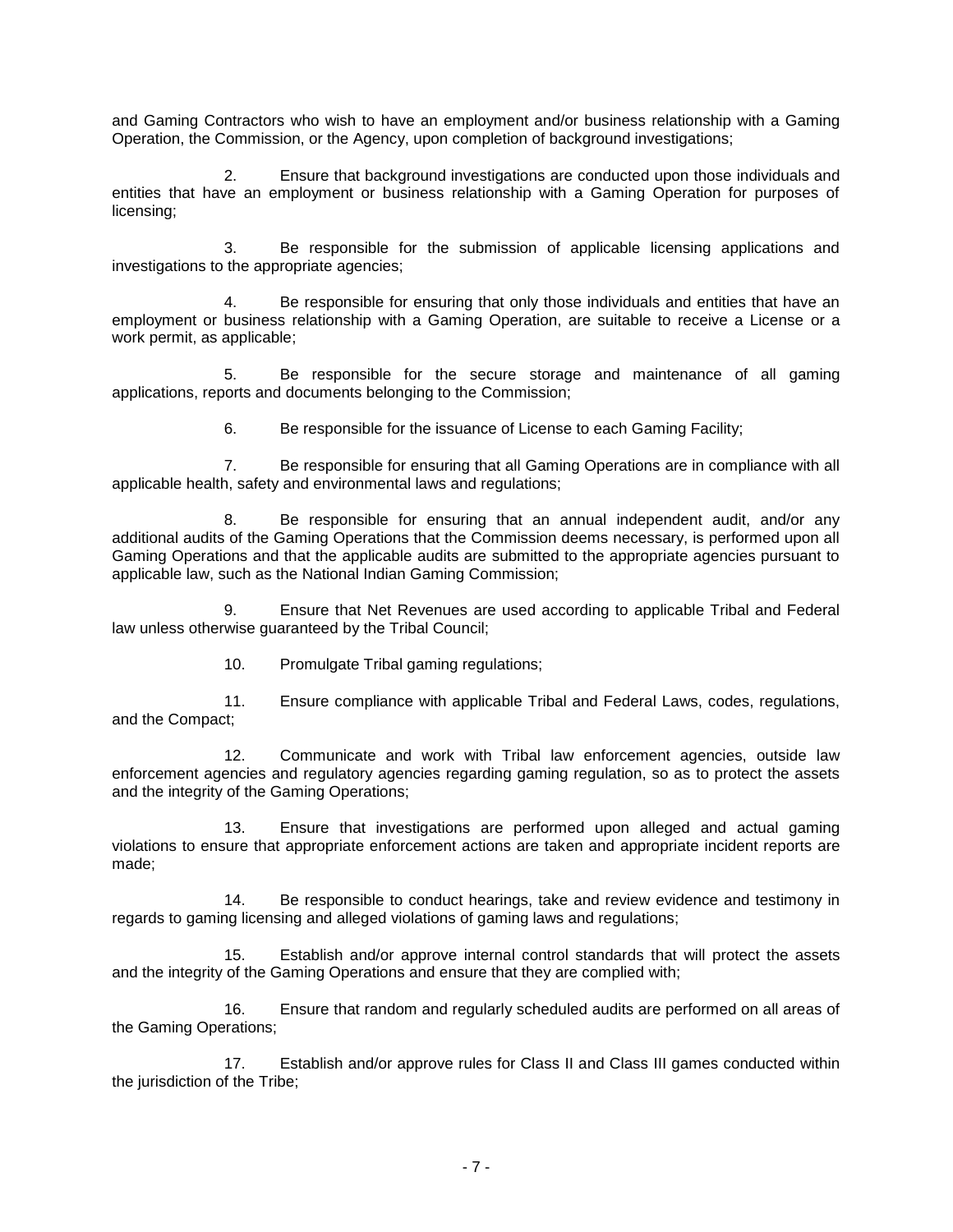18. Be responsible for the on-going inspection of all gaming equipment and all gaming areas;

19. Establish and/or approve requirements for the testing of all Gaming Devices;

20. Be responsible for hearing Patron Disputes (defined below) in the event that gaming management is unable to initially resolve the dispute;

21. Be the primary contact entity for all outside gaming regulatory agencies;

22. Be responsible for the review and approval of the budget of the Agency and Commission prior to submission for final approval by the Tribal Council;

23. Supervise the executive director of the Agency;

24. Establish and collect fees associated with costs related to licensing, performing background investigations and testing of equipment;

25. Be solely responsible for the levying of fines due to gaming violations;

26. Inspect, copy, audit, impound and examine any gaming documents and records without notice;

27. Issue subpoenas for purposes of receiving relevant information concerning gaming, which cannot be retrieved in any other manner;

28. Apply for injunctive or declaratory relief in order to protect the assets and integrity of the Gaming Operations;

29. Enter into contracts for professional assistance, such as accountants, investigators and legal services;

30. Exclude individuals and create a list of those who are and should be excluded from the Gaming Facility;

31. Protect confidentiality of individuals and entities as identified within applicable law;

32. Provide monthly reports, or as required to the Tribal Council;

33. Be responsible for having final approval or denial authority over all Agency and Gaming Operations policies and procedures, subject to review by the Tribal Council;

34. Delegate authority as is required and in compliance with applicable law, regulations; and

35. Create at its discretion an internal investigative department for the purpose of conducting criminal investigations, regulatory violations, or non-compliance issues, subject to approval by the Tribal Council.

#### D. **Commission Authority and Obligations**.

1. Authority. In addition to the authority granted in Section C of this Article, the Commission shall have the below-listed authority.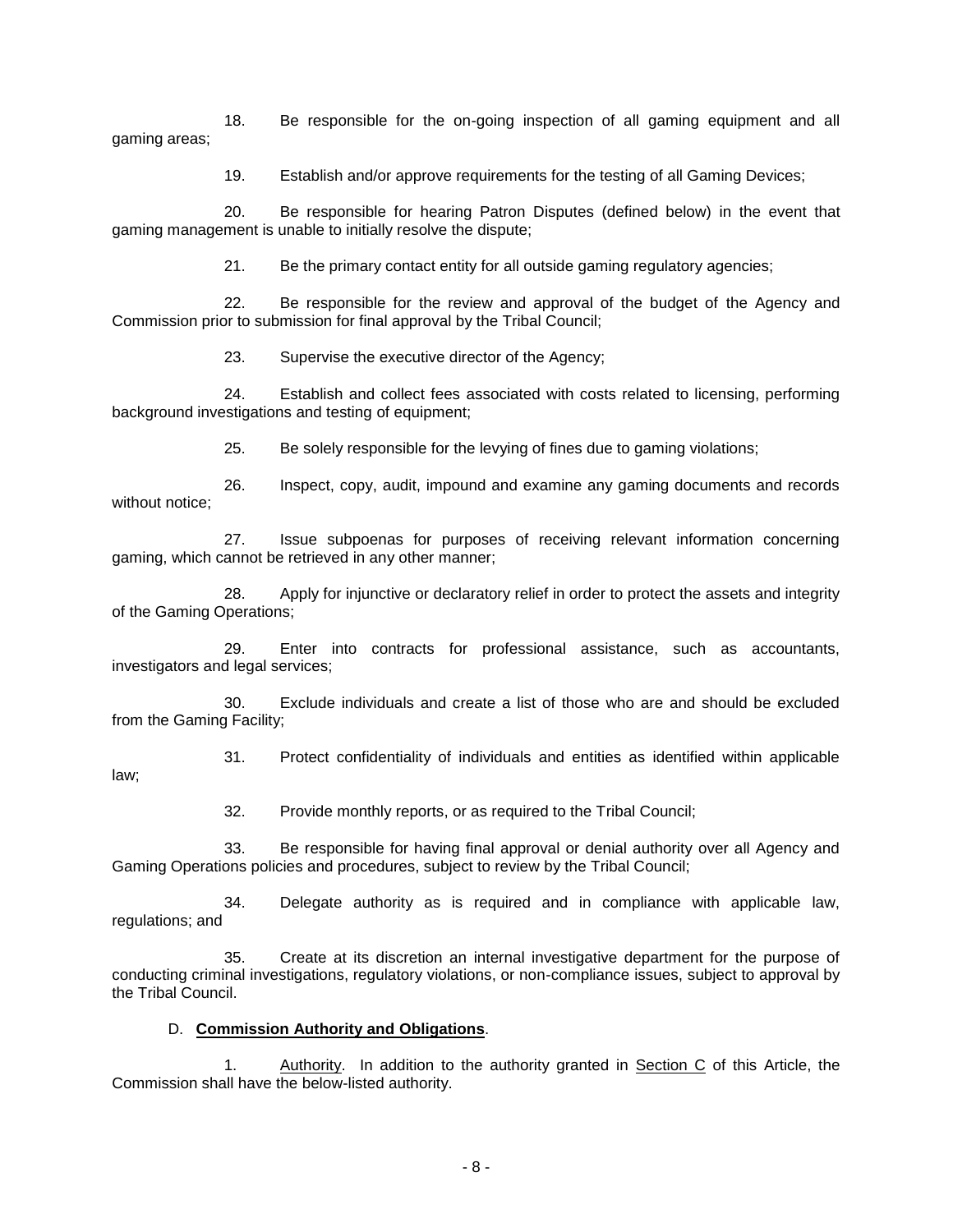a. The Commission shall be allowed to delegate day-to-day responsibilities and functions of the Commission to the Agency.

b. The Commission, independent of the Tribal Council, shall have full authority to monitor and enforce compliance with this Gaming Ordinance, Tribal codes and its regulations, to investigate and act to prevent any violation(s) thereof.

c. The Commission shall have the authority to issue separate Licenses for each Gaming Facility and Gaming Operation.

d. The Commission shall have the authority to designate and classify the types of Licenses or work permits, as applicable, that are to be issued to individuals and to Gaming Facilities.

e. The Commission shall have the authority to issue gaming Licenses for purposes of Class II and Class III gaming within the jurisdiction of the Tribe.

f. The Commission shall have the authority to issue temporary Licenses to any person or entity applying for a License to work in or do business with the Gaming Operation which shall be valid pending the completion of a background investigation of such person or entity and, if applicable, pending review of an applicant's background investigation by NIGC in accordance with Section E.6 of Article VIII. In no event shall a temporary License be valid for longer than ninety (90) calendar days.

#### 2. Obligations.

a. The Commission shall carry out its statutory duties and responsibilities in a manner that allows the Commission to act as a regulatory body by means of the adoption of standard operating procedures for the Commission, which will identify the manner in which the Commission manages its formal business and makes its decisions.

b. The Commission shall supervise the executive director and shall stay free from personnel matters of the Agency and shall act as the hearing and appeals body of personnel matters that are unable to be resolved by the executive director.

c. The Commission shall be responsible for any outside contracts that are required for professional services for the Commission and the Agency.

d. The Commission shall act as the final decision making body for all gaming regulatory issues that may arise in the event of disagreements or challenges to the Agency initial decisions, including licensing and all other delegated responsibilities, identified within this Gaming Ordinance prior to any appeal to Tribal Council or its designee.

e. The Commission shall be the primary contact and representative for purposes of communication with all outside gaming regulatory agencies in regard to gaming regulatory matters.

f. All final decisions concerning gaming regulatory issues, such as licensing and compliance with applicable gaming laws of the Commission, shall be subject to the standard of preponderance of the evidence, that is, more likely than not the information is accurate, based upon the evidence.

g. The Commission shall ensure that the Tribal Council is provided the opportunity to review and Comment upon all regulations and TRICS adopted by the Commission, prior to adoption.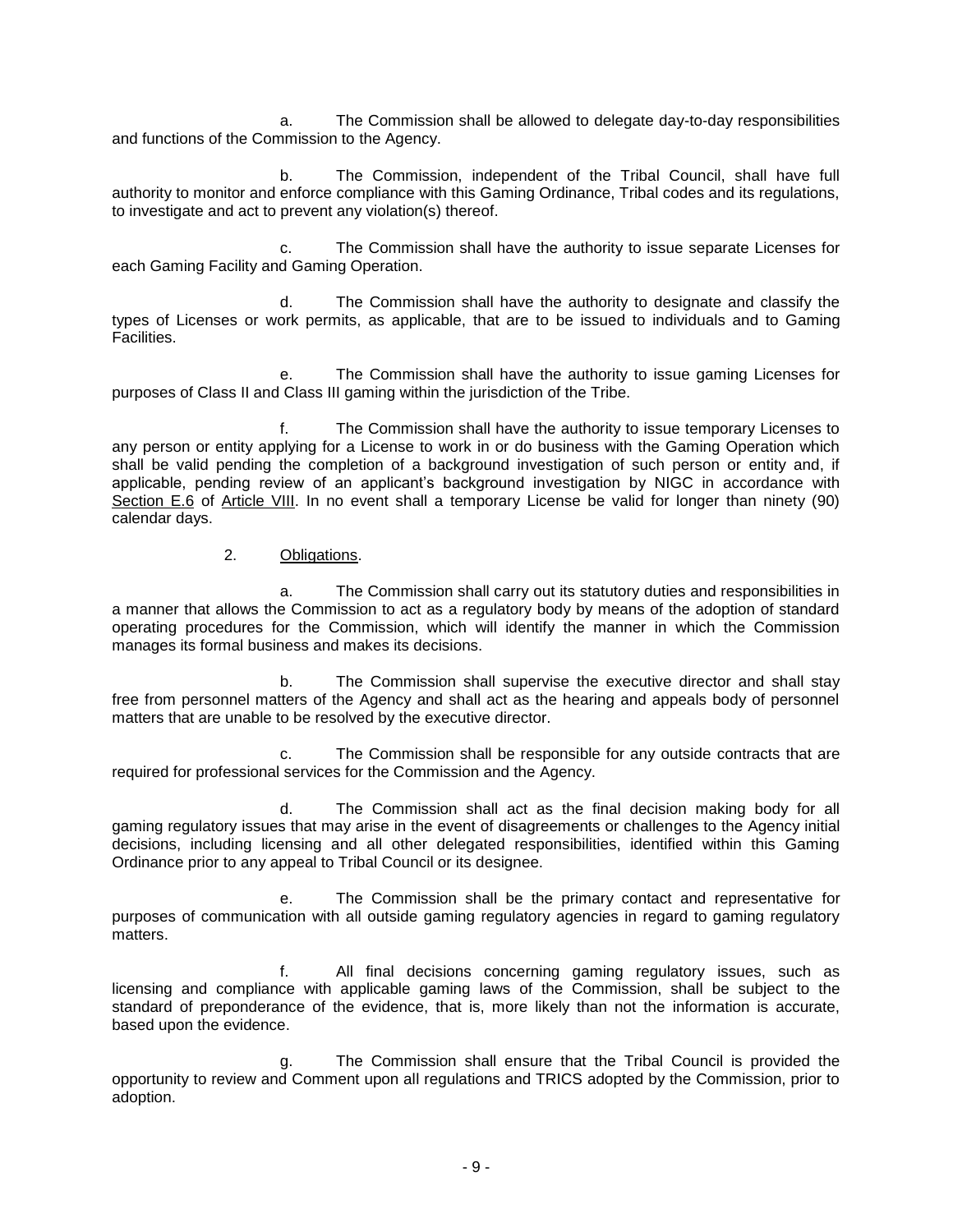h. The Commission shall ensure that individuals/entities seeking to challenge the decisions of the Agency receive due process by means of an appeal procedure that provides for the gaming commissioners to sit as the hearing body.

The Commission shall cause to be conducted annual independent audits of the Gaming Operation and shall submit the results of such audits to the NIGC. All agreements with a Gaming Resource Supplier shall be specifically included within the scope of the annual independent audit.

#### E. **Files and Records to be Maintained by the Commission; Confidentiality of Information**.

1. Confidentiality of Documents. The Commission shall ensure that all records and information obtained pursuant to the exercise of its authority and responsibilities shall remain confidential and shall not be disclosed to individuals who are not directly involved in the regulation and oversight of the Gaming Operation. The Commission shall maintain a file of all applications and supporting materials submitted pursuant to this Gaming Ordinance, together with a record of all actions taken with respect to those applications.

2. Scope of Confidentiality. All information and data:

a. Included within any application for a License or work permit and any supporting materials;

b. Required by the Commission to be furnished to it under this Gaming Ordinance or which may otherwise be obtained relative to the finances, earnings or revenue of any Applicant or Licensee;

c. Pertaining to an Applicant's criminal record, antecedents or background which have been furnished to or obtained by the Commission from any source; and

d. Provided to the members of the Commission or its employees by a governmental agency or an informant or on the assurances that the information will be held in confidence and treated as confidential;

(hereinafter, collectively "**Application Information**") is confidential and may be reviewed only by the Commission, the Commission staff, and, as necessary, by the NIGC and the State Gaming Agency. The Commission agrees that the Application Information will be treated as confidential and that releasing the Application Information to anyone other than the Commission staff, the NIGC or the State Gaming Agency, as necessary, will require: (i) the prior written voluntary consent of the Applicant, but only if that consent has been obtained not more than seven (7) calendar days before the disclosure, or in the time agreed to by the Applicant in the written consent, or (ii) a valid subpoena, court order or other compulsory legal process authorizing the release of the Application Information to someone other than the Commission. Any Application Information provided by the Commission to the NIGC or the State Gaming Agency will be governed by the applicable confidentiality and privacy statutes pertaining to the NIGC and State Gaming Agency.

Unless required to be retained by subpoena, court order, or other compulsory legal process, or because of an ongoing criminal investigation, all records and Application Information retained by the executive director or the Commission shall be retained for a period of five (5) years, after which such records may be destroyed or returned to the Applicant or Licensee. It is a violation of this Gaming Ordinance for an individual to falsify, destroy, erase or alter any records of any kind or other information relating to the Gaming Operation in a manner other than as provided in this Gaming Ordinance, applicable regulations or Commission policy.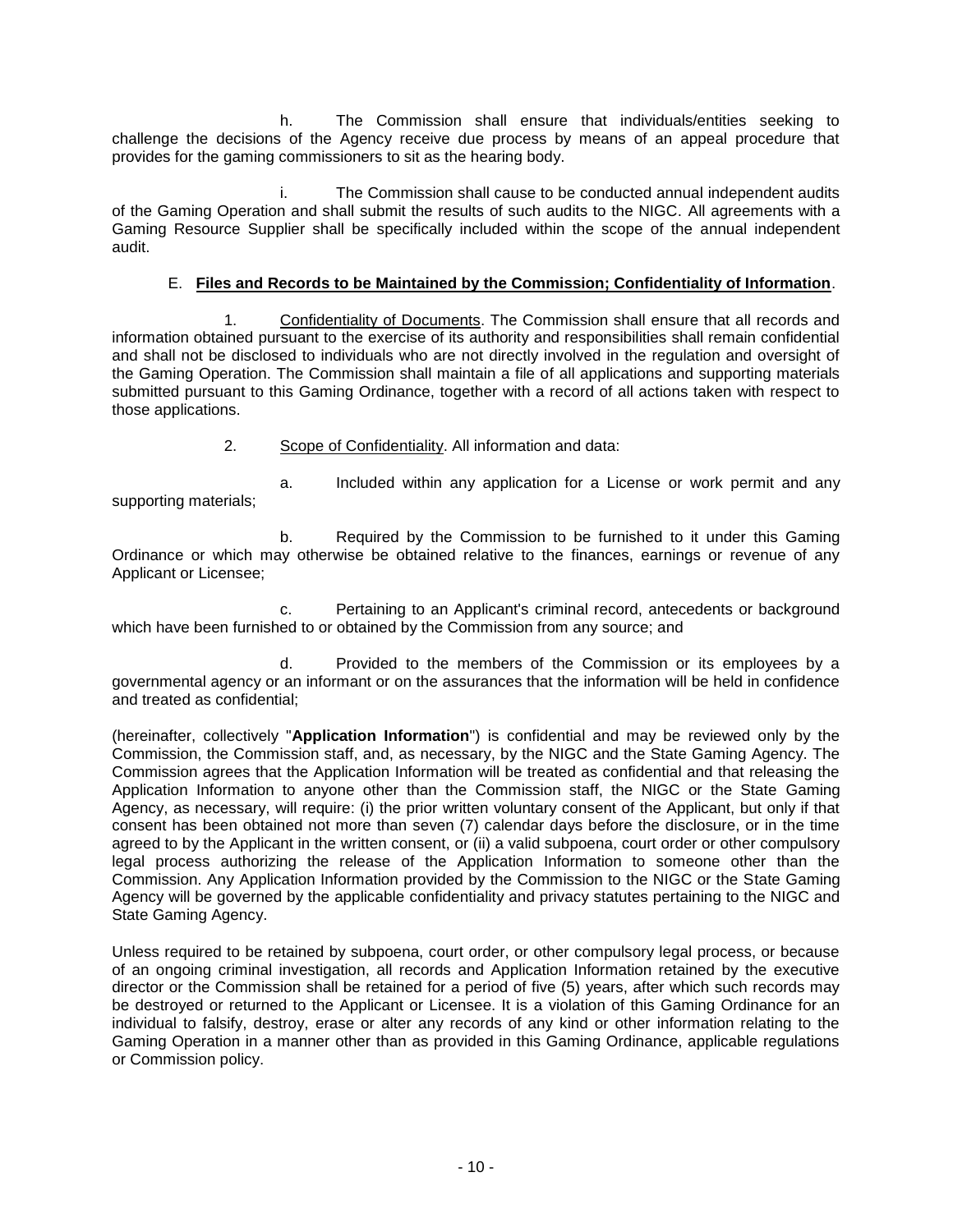#### F. **Creation of a Tule River Tribe Gaming Regulatory Agency**.

1. There shall be a Tule River Tribe Gaming Regulatory Agency (to be referred to as Agency) implemented in order to carry out the day-to-day responsibilities that are required to be fulfilled by the Commission.

2. The Agency shall be composed of five (5) primary departments, which shall include Administration, Surveillance, Compliance, Background Investigation, Internal Audit and any other department deemed necessary to the functioning of the Agency.

3. The Agency Staff shall be held to the same standards as the gaming commissioners and will be required to uphold Tribal, Federal and all applicable laws, codes and regulations.

4. The Agency shall be structured so that there is an executive director responsible for the day-to-day operations of the Agency.

5. The executive director shall be under the direct supervision of the Commission.

6. The executive director shall have direct supervision of those individuals who are directors or primary supervisors over the various departments of the Agency and those administrative support staff that shall be identified by the Commission.

7. The executive director shall be the primary link between the Agency staff and the Commission and shall be responsible for all communications between the Agency staff and the Commission.

8. The executive director shall be responsible for all administrative functions of the Agency, including, without limitation, the personnel issues that are a normal part of employment.

9. The executive director shall ensure that the Commission is kept aware of all information and activities of the Agency staff.

10. The executive director shall be responsible for the budget of the Agency as well as the submission of said budget to the Commission for review and approval.

11. The executive director shall be responsible for the efficient operation of the Agency.

#### G. **Gaming Surveillance: Powers, Duties and Limitations**.

1. Purpose. The purpose of surveillance is to assist in safeguarding the Gaming Operation's assets, to deter and detect criminal acts and regulatory violations, and to maintain public confidence and trust that Gaming at the Gaming Operation is conducted honestly and free of criminal elements and activity.

2. Equipment. Gaming Operation surveillance shall include a closed-circuit television surveillance system consistent with industry standards for gaming facilities of the type and scale operated by the Tribe, which system shall be approved by, and may not be modified without the approval of, the Commission. The Gaming Facility shall contain all surveillance equipment, supplies, and space as deemed necessary by the Commission for the reasonable protection of patrons, employees and Tribal assets. All surveillance systems, equipment, rooms, etc., shall be under the control and jurisdiction of the Commission.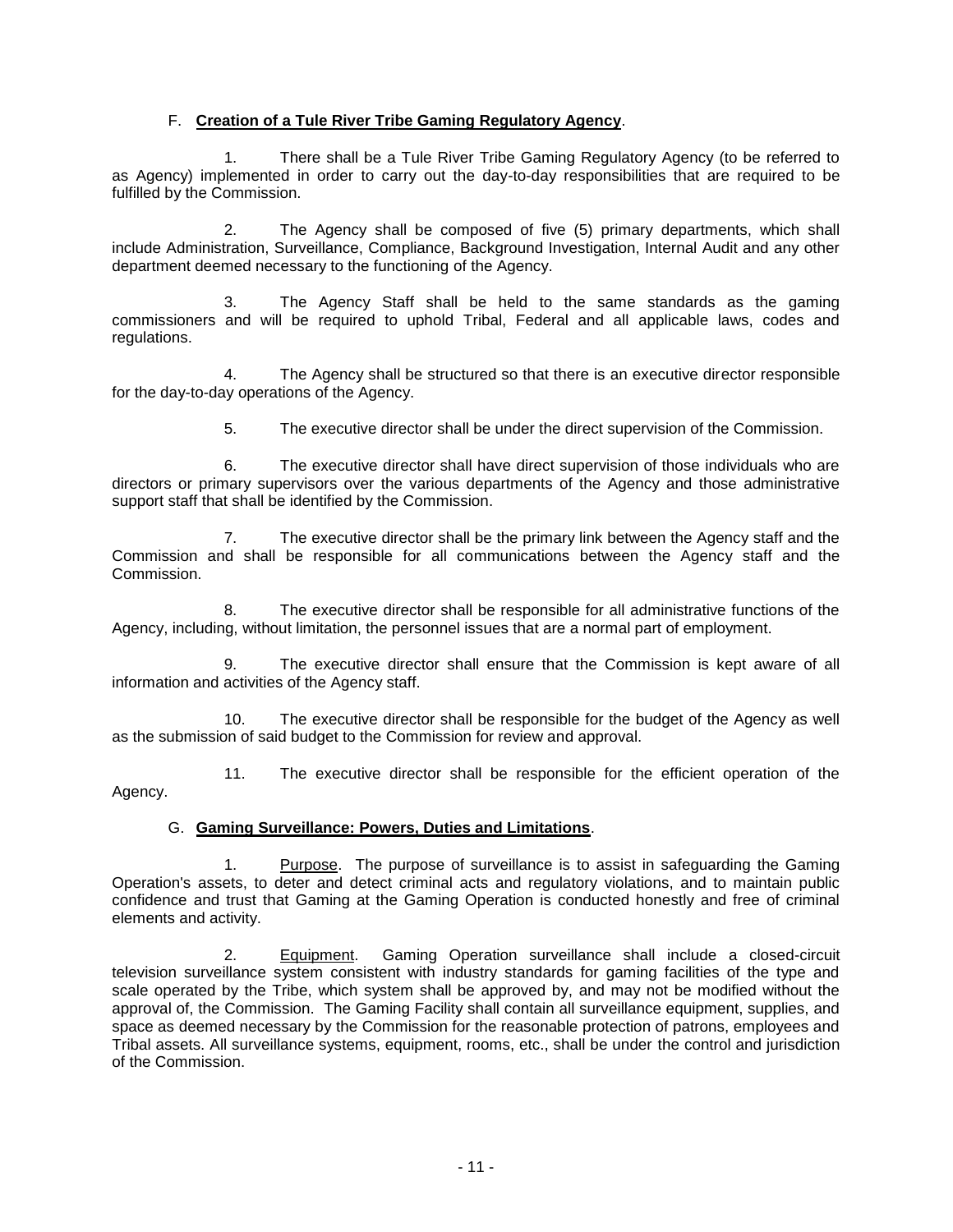3. Responsibilities. Surveillance shall be responsible for all Gaming surveillance activities including, but not limited to, purchase and maintenance of surveillance equipment. Surveillance is responsible for the:

a. Development, implementation, and maintenance of written policies and procedures for the conduct and integrity of the surveillance department, subject to approval of the Commission;

b. Development, implementation, and maintenance of additional procedures governing the use and release of the surveillance recordings or reports, subject to approval of the Commission; and

c. Maintenance of the Gaming Facility surveillance floor plan required pursuant to the Compact, subject to approval of the Commission. The surveillance floor plan will address Commission access to the surveillance system, which may include dedicated access, at the Commission's discretion.

4. Surveillance Records. Surveillance personnel shall provide to Senior Gaming Management and the Commission a copy of any time-recorded video and accompanying audio (if available) as soon as reasonably practicable after request, and in no event later than twenty-four (24) hours of such request. Surveillance shall retain video recordings for at least seven (7) calendar days from the date of original recording or such shorter period of time as the Commission shall direct.

#### H. **Gaming Security: Powers, Duties and Limitations**.

1. Purpose. The purpose of gaming security is to assist in safeguarding the Gaming Operation's assets and to protect the Gaming personnel and patrons by deterring and detecting criminal acts and regulatory violations.

2. Licensure. Each Gaming Facility must provide for reasonable security. All security must be licensed by the Commission.

3. Investigations. Gaming security shall be responsible for conducting all investigations and reports of incidents at the Gaming Facility consistent with the Compact and all applicable Tribal law.

4. Reports. Gaming security shall provide to Senior Gaming Management and the Commission a complete copy of all incident reports. The procedure for recording of all incidents shall be consistent with the requirements of the Compact.

5. Responsibilities. Gaming security is responsible for the:

a. Development, implementation, and maintenance of written policies and procedures for the conduct and integrity of gaming security, subject to approval of the Commission; and

b. Development, implementation, and maintenance of additional procedures governing the use and release of incident reports, subject to approval of the Commission.

#### **VIII. LICENSING**.

A. **Summary of Licensing Principles**. All persons in any way connected with the Gaming Operation or Gaming Facility who are required to be licensed or to submit to a background investigation under IGRA and the Compact, including, but not limited to, all Gaming Employees of the Gaming Operation and Gaming Resource Suppliers, and any other person having a significant influence over the Gaming Operation must be licensed by the Commission.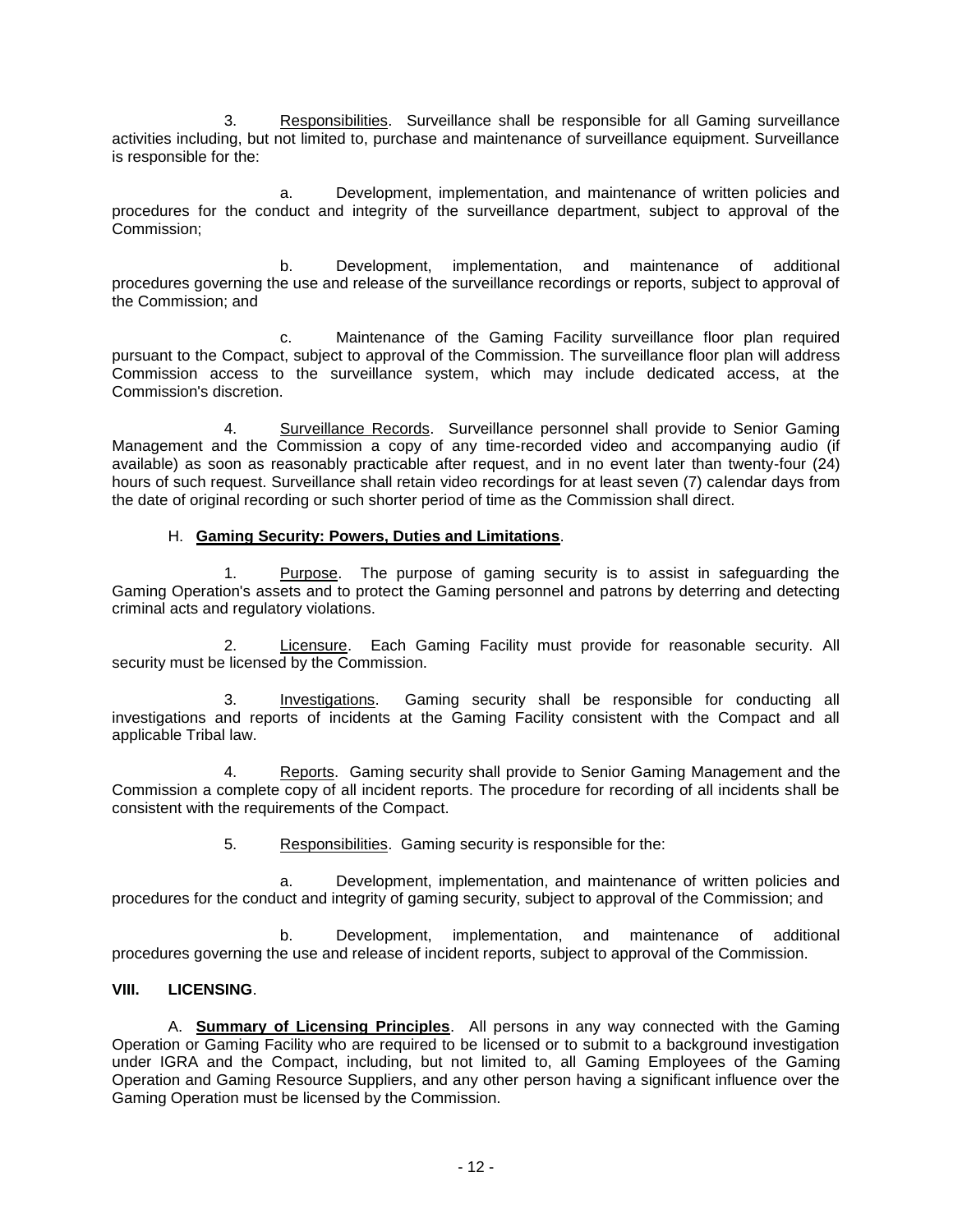B. **Licenses**. The Commission shall issue Licenses for all Persons for which a License is required under IGRA and the Compact, including:

- 1. Class II and Class III Gaming Facilities;
- 2. Key Employees;
- 3. Primary Management Officials;
- 4. Non-Key Gaming Employees;
- 5. Financial Sources; and
- 6. Gaming Resource Suppliers.

C. **Current and Valid Gaming License/Work Permit Required**. All Employees of the Gaming Operation must possess a valid License or work permit, or have an application for a License or work permit pending.

#### D. **Gaming Facility License**.

1. Compliance with Applicable Standards. The construction and maintenance of any Gaming Facility, and the operation of Gaming Activities, shall be conducted in a manner which adequately protects the environment and the public health and safety, and shall comply with requirements of the Compact, the Americans with Disabilities Act, and all other applicable health, safety, and environmental standards.

2. Licensing Requirement. The Commission is responsible for licensing the Gaming Facility located on the Reservation after receiving information regarding the following:

a. The Gaming Facility meets all applicable health and safety standards.

i. To show compliance with applicable health and safety standards, Senior Gaming Management shall submit certified copies of Compliance Certificates to the Commission.

ii. The Commission shall forward all Compliance Certificates to the State Gaming Agency within ten (10) calendar days of issuance and post such Compliance Certificates in a conspicuous and public place in the Gaming Facility.

3. Threshold Licensing Criteria. The Commission may issue a Gaming Facility License if:

a. The Gaming Facility is located on the Reservation;

b. The Gaming activity to be conducted at the Gaming Facility is Class II or Class III Gaming as defined by this Gaming Ordinance and IGRA; and

c. The Gaming Facility is authorized by a resolution of the Tribal Council.

Display of Gaming License. A current valid Gaming Facility License shall be prominently displayed at each Gaming Facility.

5. License Duration. A Gaming Facility License shall be issued for a period of (2) two years, and shall be reviewed and renewed, if appropriate, every two (2) years thereafter.

6. Submission of License to NIGC and State Gaming Agency. The Commission shall submit to the NIGC and the State Gaming Agency a copy of each Gaming Facility License and each renewal thereof within thirty (30) calendar days after issuance or renewal.

7. Temporary Suspension of Gaming Facility License. Following an inspection of the Gaming Facility by a qualified inspector or the Agency, if the inspector or Agency finds the Gaming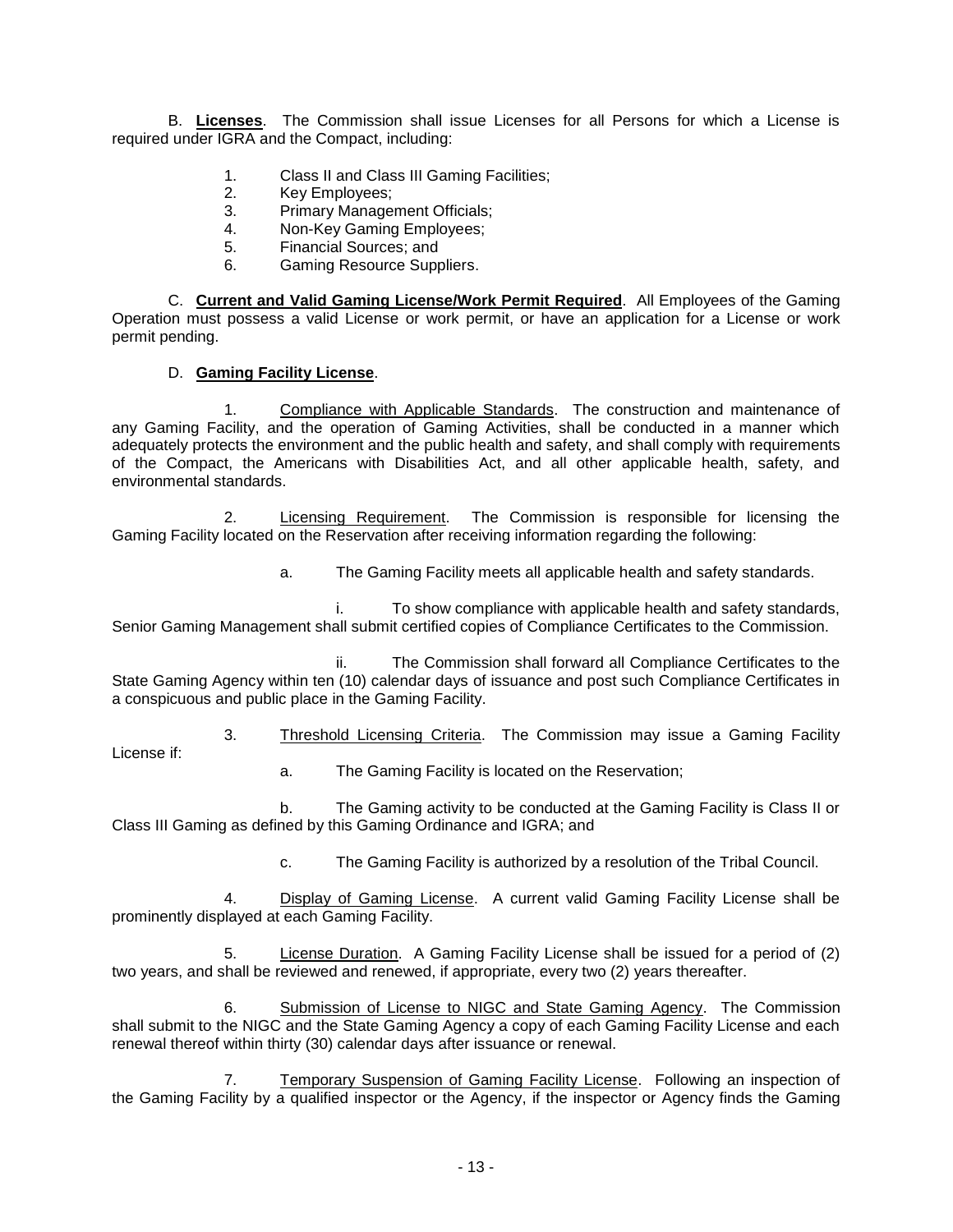Facility is failing to adequately protect the environment and the public health and safety in accordance with IGRA, the Compact and this Ordinance, the Gaming Facility License will be temporarily suspended. During such suspension, proof must be submitted by Senior Gaming Management of the process of improvements which will place the Gaming Facility in compliance with the applicable standards to avoid a revocation of the Gaming Facility License.

8. Notice of Illegal Gaming Activity. If the Commission finds that the Gaming Facility is operating in violation of this Gaming Ordinance, or otherwise presents a threat to the public, the Commission shall immediately notify the Tribal Council.

#### E. **Licensing Application; Background Investigations for Key Employees and Primary Management Officials**.

1. The Commission shall ensure that the policies and procedures set out in this section, as applicable, are implemented with respect to Key Employees and Primary Management Officials employed at any Class II and/or Class III Gaming Operation operated on the Reservation. A log of Key Employee and Primary Management Officials shall be kept by the Commission and updated annually.

2. Application Forms. The following notice shall be placed on the application form of a Key Employee or a Primary Management Official before the form is filled out by an applicant for a License for purposes to work within or to be associated with the Gaming Facility and/or Gaming Operations.

*In compliance with the Privacy Act of 1974, the following information is provided: Solicitation of the information on this form is authorized by 25 U.S.C. 2701 et seq. The purpose of the requested information is to determine the eligibility of individuals to be granted a gaming license.*  The information will be used by the Tribal gaming regulatory authorities and by the National *Indian Gaming Commission (NIGC) members and staff who have need for the information in the performance of their official duties. The information may be disclosed by the Tribe or the NIGC to appropriate Federal, Tribal, State, local, or foreign law enforcement and regulatory agencies when relevant to civil, criminal, or regulatory investigations or prosecutions or when pursuant to a requirement by a tribe or the NIGC in connection with the issuance, denial, or revocation of a gaming license, or investigations of activities while associated with a tribe or a gaming operation. Failure to consent to the disclosures indicated in this notice will result in a tribe's being unable to license you for a primary management official or key employee position.*

*The disclosure of your Social Security Number (SSN) is voluntary. However, failure to supply a SSN may result in errors in processing your application.*

*A false statement on any part of your application may be grounds for denying a license or the suspension or revocation of a license. Also, you may be punished by fine or imprisonment. (U.S. Code, title 18, Section 1001).*

#### 3. Background Investigations.

a. The Commission shall perform a background investigation for each Primary Management Official and Key Employee of the Gaming Operation. The Commission shall request fingerprints from each Primary Management Official and Key Employee. Fingerprints shall be taken by the Agency's Background Investigation Department. Fingerprints will then be forwarded to the NIGC for processing through the Federal Bureau of Investigation ("**FBI**") to determine the applicant's criminal history, if any.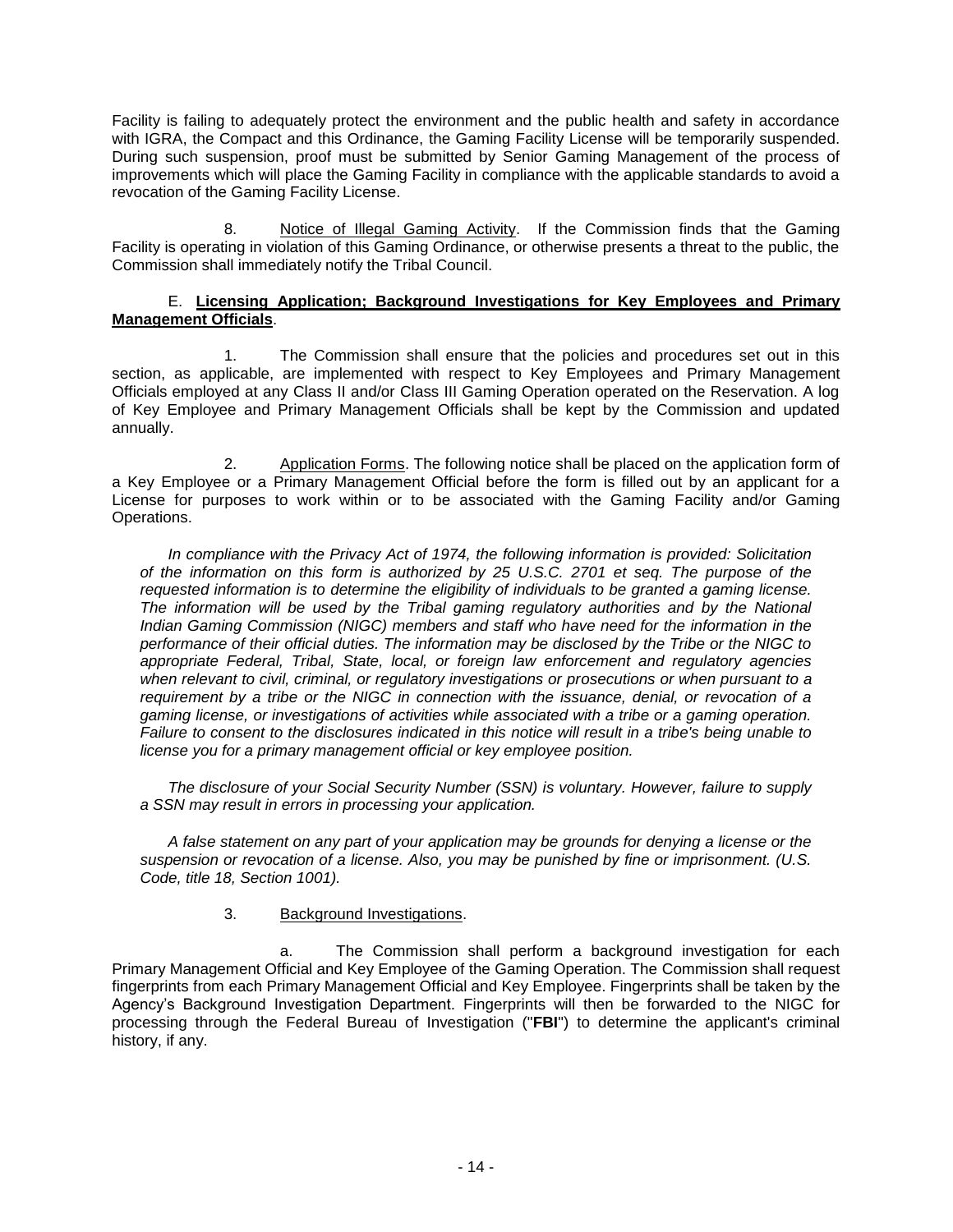b. In addition to the fingerprints required to be taken pursuant to Subsection 3.a of this Section, the Commission or its designated Agency shall request from each Primary Management Official and from each Key Employee the following information:

i. Full name, other names used (oral or written), social security number(s), birth date, place of birth, citizenship, gender, and all languages spoken and/or written;

ii. Currently, and for the previous ten (10) years, all business and employment positions held, ownership interests in those businesses, business and residential addresses, and driver's license numbers;

iii. The names and current addresses of at least three (3) personal references, including one (1) personal reference who was acquainted with the applicant during each period of residence listed under Subsection 3.b.ii of this Section:

iv. Current business and residence telephone numbers and all cell phone numbers;

v. A description of any existing and previous business relationships with the Tribe or any other Indian tribe, including ownership interests in those businesses;

vi. A description of any existing and previous business relationships with the gaming industry generally, including ownership interests in those businesses;

vii. The name and address of every licensing or regulatory agency with which the person has filed an application for a license or permit related to gaming, whether or not such license or permit was granted;

viii. For each felony for which there is an ongoing prosecution or a conviction, the charge, the name and address of the court involved, and the date and disposition, if any;

ix. For each misdemeanor conviction or ongoing misdemeanor prosecution (excluding minor traffic violations) within ten (10) years of the date of the application, the name and address of the court involved and the date and disposition, if any;

x. For each criminal charge (excluding minor traffic charges), whether or not there is a conviction, if such criminal charge is within ten (10) years of the date of the application and is not otherwise listed pursuant to Subsection 3.b.viii or 3.b.ix of this Section, the criminal charge, the name and address of the court involved and the date and disposition, if any;

xi. The name and address of each licensing or regulatory agency with which the person has filed an application for an occupational license or permit, whether or not such license or permit was granted;

xii. A current photograph;

xiii. Any other information the Commission may deem relevant under

the circumstances; and

xiv. Fingerprints obtained consistent with procedures adopted by the Commission or its designated Agency in accordance with 25 C.F.R. §522.2(h).

c. The Commission and/or its designated Agency shall conduct an investigation sufficient to make a determination under Section G below. In conducting a background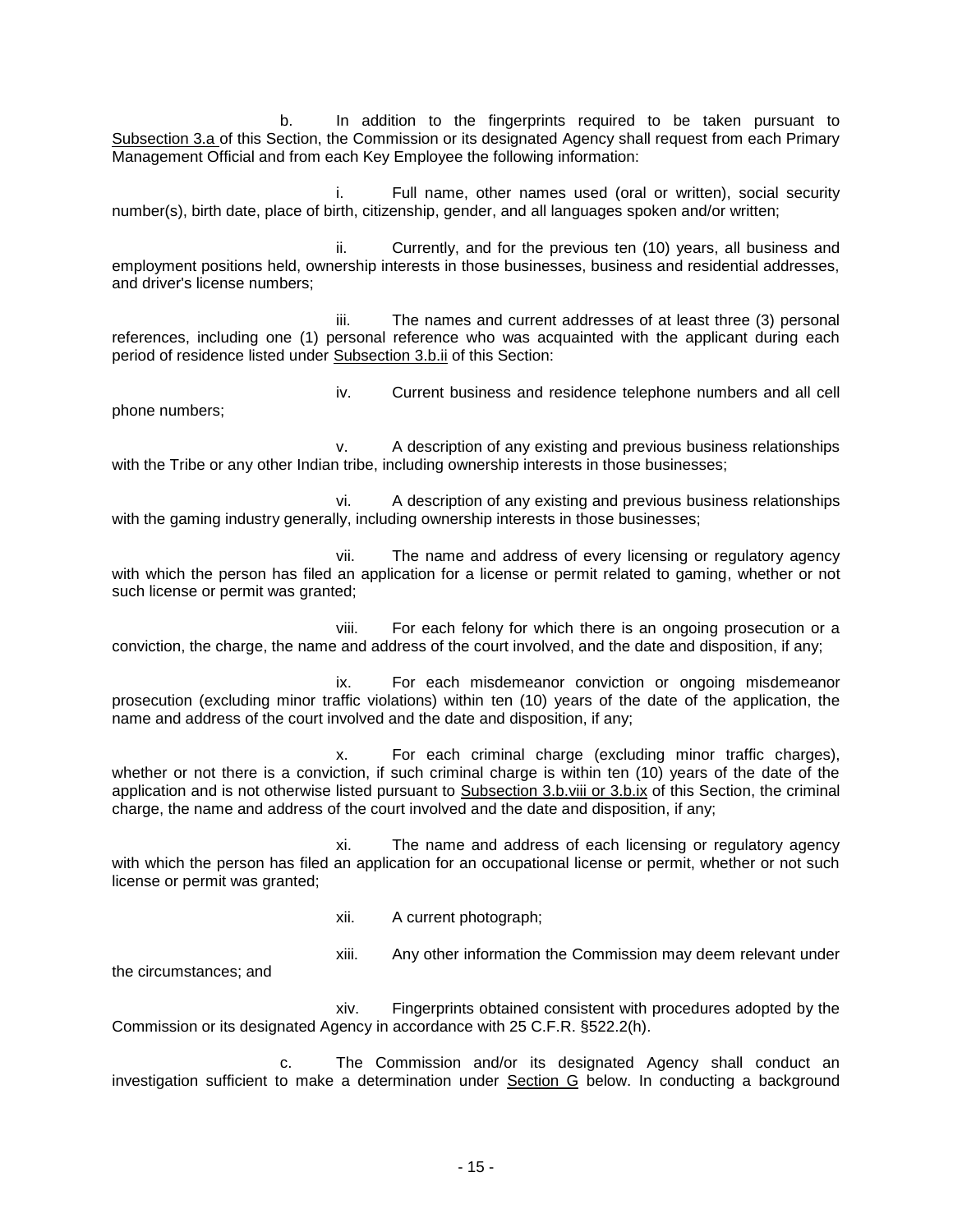investigation, the Commission and/or its Agency Staff shall maintain the confidentiality of each individual interviewed in the course of the investigation.

4. Investigative Reports. The Commission shall create and maintain an investigative report for each background investigation of a Primary Management Official or Key Employee. The investigative report shall include all of the following:

- a. Steps taken in conducting the background investigation;
- b. Results obtained;
- c. Conclusions reached; and
- d. The basis for those conclusions.
- 5. Notice of Results.

a. Before issuing a License to a Primary Management Official or Key Employee, the Commission shall prepare a notice of results of the applicant's background investigation to submit to the NIGC.

b. The notice of results must be submitted to the NIGC no later than sixty (60) calendar days after the applicant begins working for the Gaming Operation.

- c. The notice of results shall include the following information:
	- i. The applicant's name, date of birth, and social security number;

ii. The date on which the applicant began, or will begin, working as a Primary Management Official or Key Employee;

report, including:

- iii. A summary of the information presented in the investigative
	- (a) licenses that have previously been denied;
- (b) gaming licenses that have been revoked, even if subsequently reinstated;

(c) every known criminal charge brought against the applicant within the last ten (10) years of the date of the application; and

(d) every felony offense of which the applicant has been convicted or any ongoing prosecution; and

iv. A copy of the eligibility determination made in accordance with Section G of this Article.

#### 6. Granting a Gaming License for a Key Employee and a Primary Management Official and the Role of the NIGC.

a. The Gaming Operation shall not employ as a Key Employee or Primary Management Official a person who does not have a License within ninety (90) days of beginning work at the Gaming Operation. The Commission may issue a License to a Primary Management Official or Key Employee after submitting a notice of results of the Applicant's background investigation to the NIGC.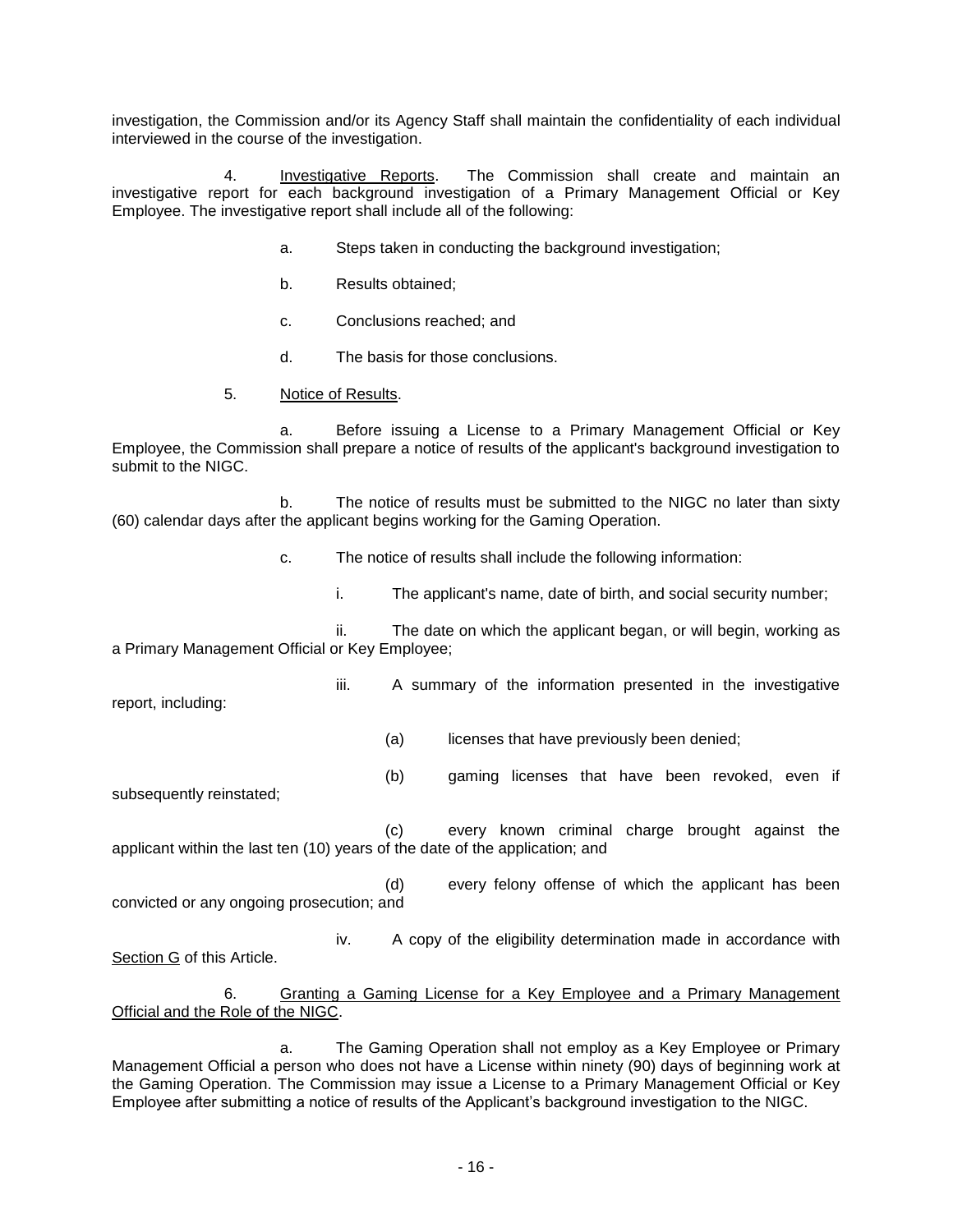b. The Commission shall promulgate regulations and adopt procedures for the internal requirements needed in order to grant a License to a Primary Management Official or a Key Employee. Such regulations shall include the following requirements:

The Commission shall notify the NIGC of the issuance of a License to a Primary Management Official or Key Employee within thirty (30) calendar days of issuance.

ii. The Commission must reconsider issuance of a License, if, within thirty (30) calendar days after the NIGC receives the notice of results, the Commission receives from the NIGC a statement itemizing its objection(s) to the issuance of a License to a Key Employee or to a Primary Management Official, the Commission shall reconsider the application, taking into account the objection(s) itemized by the NIGC. The Commission shall make the final decision whether to issue a License to such applicant as provided herein. If the Commission has issued a License to a Primary Management Official or Key Employee prior to receiving NIGC's statement of objections, notice and a hearing shall be provided to the Licensee, as required by Section H.

iii. The Commission shall respond to a request for additional information from the Chairman of the NIGC concerning a Key Employee or a Primary Management Official who is the subject of a report. Such a request shall suspend the 30-day period under Subsection 6.b.ii of this Section until the Chairman of the NIGC receives the additional information.

c. When the Commission does not issue a License to an applicant for a Primary Management Official or Key Employee position, or revokes a previously issued License after reconsideration, it shall:

i. Notify the NIGC; and

ii. Forward copies of its eligibility determination and notice of results of the applicant's background investigation to the NIGC for inclusion in the Indian Gaming Individuals Record System.

7. Record Retention. Notwithstanding the record retention requirement in Article VII, Section E, the Commission shall retain, for no less than three (3) years from the date a Primary Management Official or Key Employee is terminated from employment with the Gaming Operation, the following documentation:

- a. application;
- b. investigative reports; and
- c. eligibility determinations.

F. **Non-Key Gaming Employee Licensing**. Non-Key Gaming Employees must be licensed by the Commission. Non-Key Gaming Employee Applicants will submit an Application for a Non-Key Gaming Employee license to the Commission on such a form or in such manner as the Commission may require. The application for a Non-Key Gaming Employee license shall contain all information necessary for the Commission to investigate the Non-Key Gaming Employee's background, including his or her criminal record, civil and criminal judgments, and credit history, but shall not require all of the information detailed in Section E of this Article for Primary Management Officials and Key Employees. If the Commission determines that the Applicant is suitable for licensure based on the Commission's review of the application and the results of a criminal history check conducted by the Commission, the Commission will license the Non-Key Gaming Employee. Non-Key Gaming Employees are not required to undergo the complete investigation procedures set forth in Section E of this Article.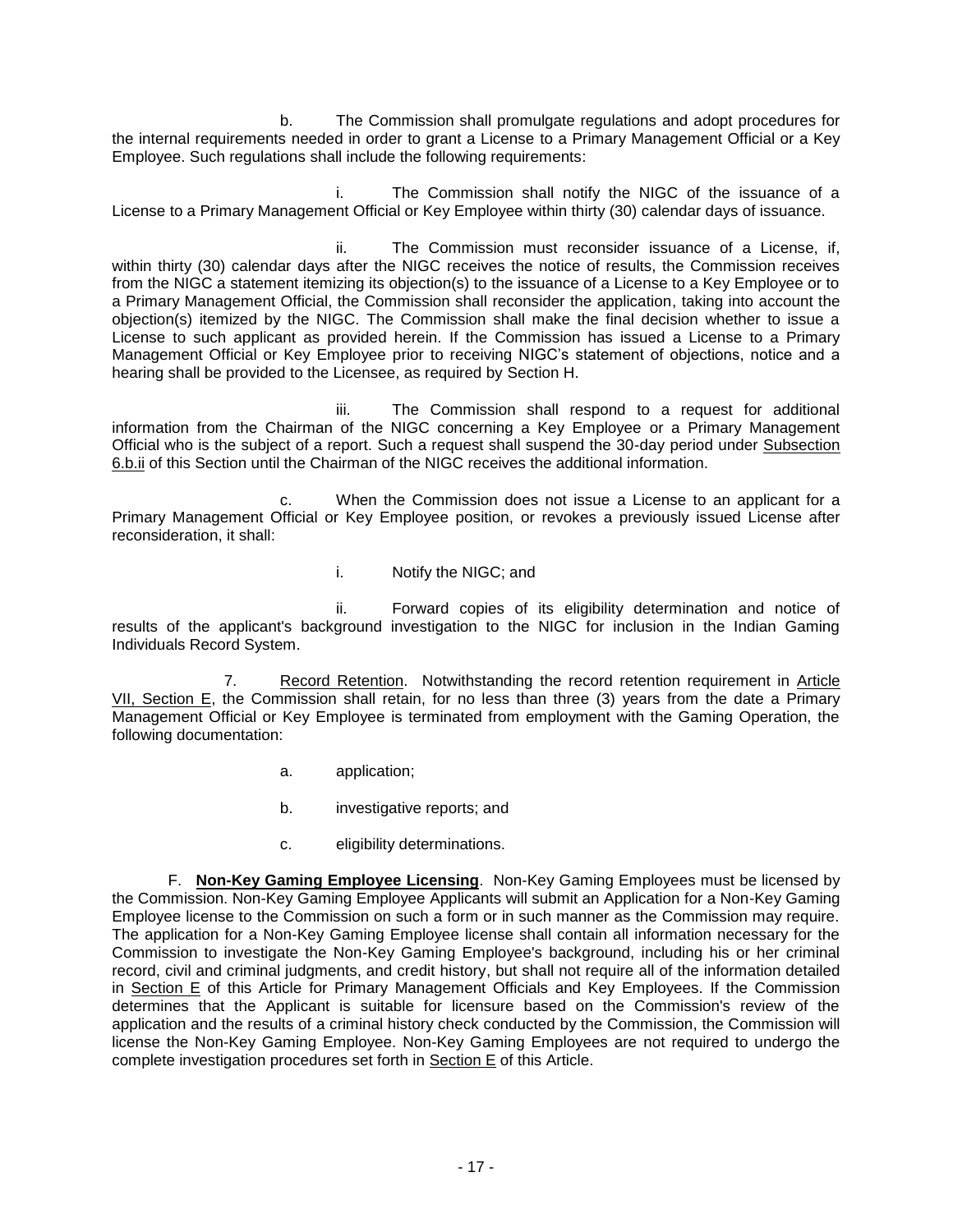G. **Licensing Qualifications**. The Commission shall conduct a criminal history check on all Applicants.

1. Eligibility for Licensure.

within the last ten (10) years;

a. The Commission and/or its designated Agency shall review an applicant's prior activities, criminal record, if any, and reputation, habits and associations to make a determination of suitability concerning the issuance of a License. Copies of the eligibility determination for Primary Management Officials and Key Employees shall be included in the notice of results that will be submitted to the NIGC.

b. Should the Commission and/or its designated Agency determine that the issuance or renewal of a License of an individual to be employed or continue being employed within the Gaming Operation pose(s) a threat to the public interest or to the effective regulation of gaming, or creates or enhances dangers of unsuitable, unfair, or illegal practices and methods and/or activities in the conduct of gaming, the Commission shall not License, and the Gaming Operation shall not employ, that person.

c. The Commission shall establish regulations that identify the suitability criteria of an individual to obtain or maintain a License.

2. No individual shall be licensed as a Primary Management Official, Key Employee or Non-Key Gaming Employee if:

- a. He or she is under the age of:
	- i. 18 for Non-Key Gaming Employees; or
	- ii. 21 for Primary Management Officials or Key Employees;

b. He or she has been convicted of, or entered a plea of guilty or nolo contendere to any of the following offenses and the conviction has not been expunged or otherwise removed from the record by state court order:

- i. A felony involving violence, theft, dishonesty, or moral turpitude
- ii. Any offense involving fraud or misrepresentation; or
- iii. Any Gaming-related offense;

c. His or her prior activities, criminal record, if any, and reputation, habits, and associations pose a threat to the public interest, threaten the effective operation and regulation of Gaming, or create or enhance the dangers of unsuitable, unfair, or illegal practices, methods, or activities in the conduct of Gaming;

d. He or she is not an individual of good character, honesty or integrity; or

e. His or her application to the State Gaming Agency for licensure or a determination of suitability, or for a renewal of such a licensure or determination, has been denied or has expired without renewal.

3. Each person who has a License shall have a continuing obligation to inform the Commission immediately upon the occurrence of any circumstance or event which may disqualify the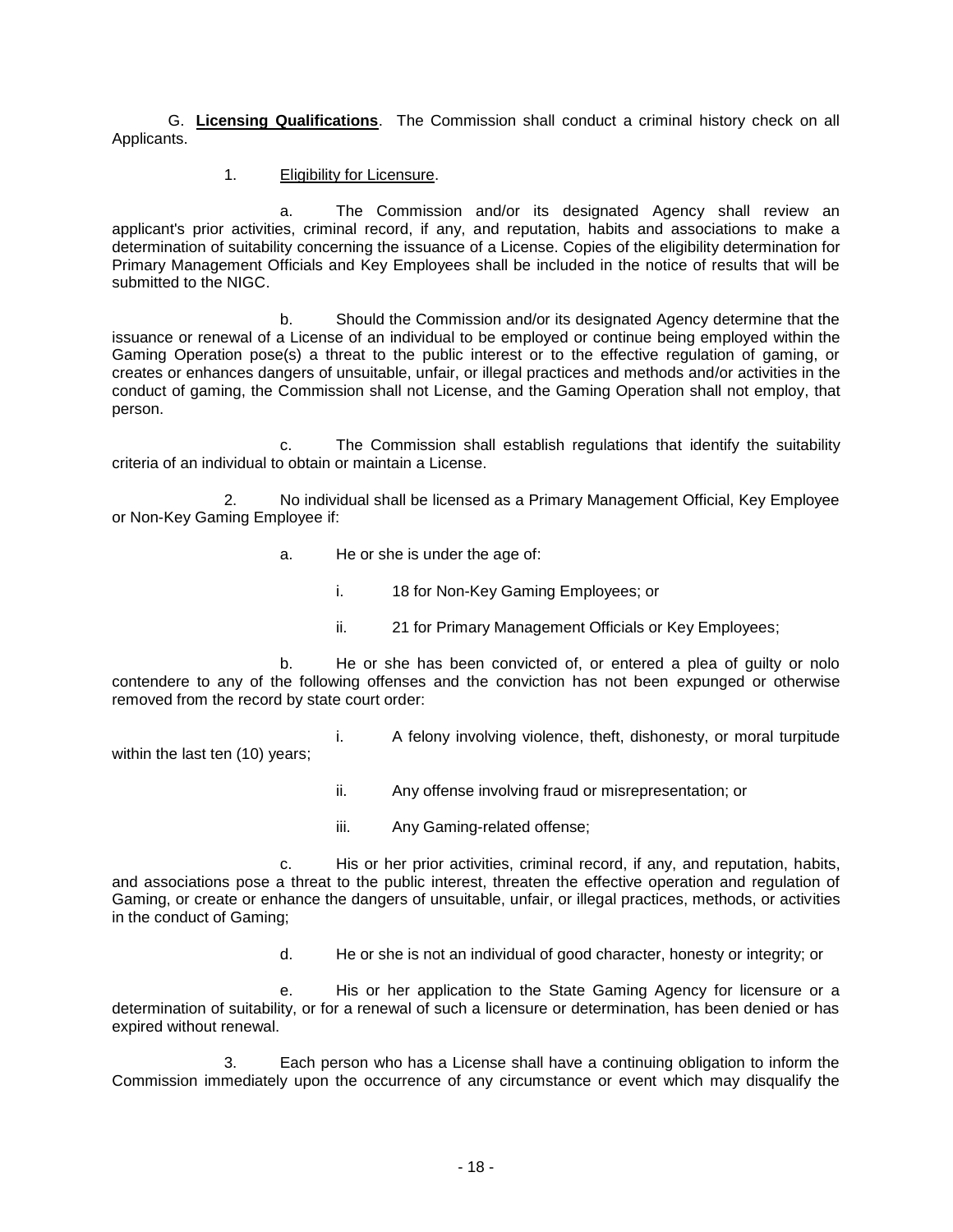Person from obtaining or retaining a License. Failure to report any such occurrence may result in suspension or revocation of the application or License and immediate termination from employment.

4. Any applicant for licensure shall make true and full disclosure of all information to the Commission necessary or appropriate to carry out the policies of the Tribe and the Commission relating to licensing and control of the Gaming Operation. It is the duty of the applicant to disclosure all information material to whether the applicant's involvement with gaming would jeopardize or compromise the Tribal interest, whether or not the applicant has been specifically requested to provide that information. It shall constitute a violation of this Gaming Ordinance to fail to disclose, to mislead or to misstate any such material information to the Gaming Commission.

#### H. **Gaming License Suspensions and Revocations**.

1. If, after a License is issued to a Primary Management Official or a Key Employee, the Commission receives notice from the NIGC that the Primary Management Official or Key Employee is not eligible for employment, the Commission shall do the following:

a. Immediately suspend the License;

b. Provide the Licensee with written notice of the suspension and proposed revocation; and

c. Provide the Licensee with notice of a time and place for a hearing on the proposed revocation of the License.

2. The right to a revocation hearing vests only when a License is granted under an ordinance approved by the NIGC Chair.

3. Following a revocation hearing, the Commission shall decide whether to revoke or reinstate the License at issue.

The Commission shall notify the NIGC of its decision to revoke or reinstate a License within forty-five (45) calendar days of receiving notification from the NIGC that a Primary Management Official or Key Employee is not eligible for employment.

5. The Commission shall be the final decision maker in regard to all issues concerning Licenses within the jurisdiction of the Tribe prior to any appeal to the Tribal Court.

#### I. **Appeals**.

1. The Commission shall provide due process for those who disagree with the decisions of the Agency and shall issue procedures that specify timelines and requirements for the appeals process.

2. The individuals or entities that choose to challenge a decision of the Agency may appeal to the Commission.

3. The Commission shall provide a hearing to the individual or entity that disagrees with a decision of the Agency, if the individual or entity submits a written request to the Commission as provided by regulation.

4. In order for the Commission to overturn a decision of the Agency, the burden shall be upon; the individual or entity requesting the hearing to show, by clear and convincing evidence, that: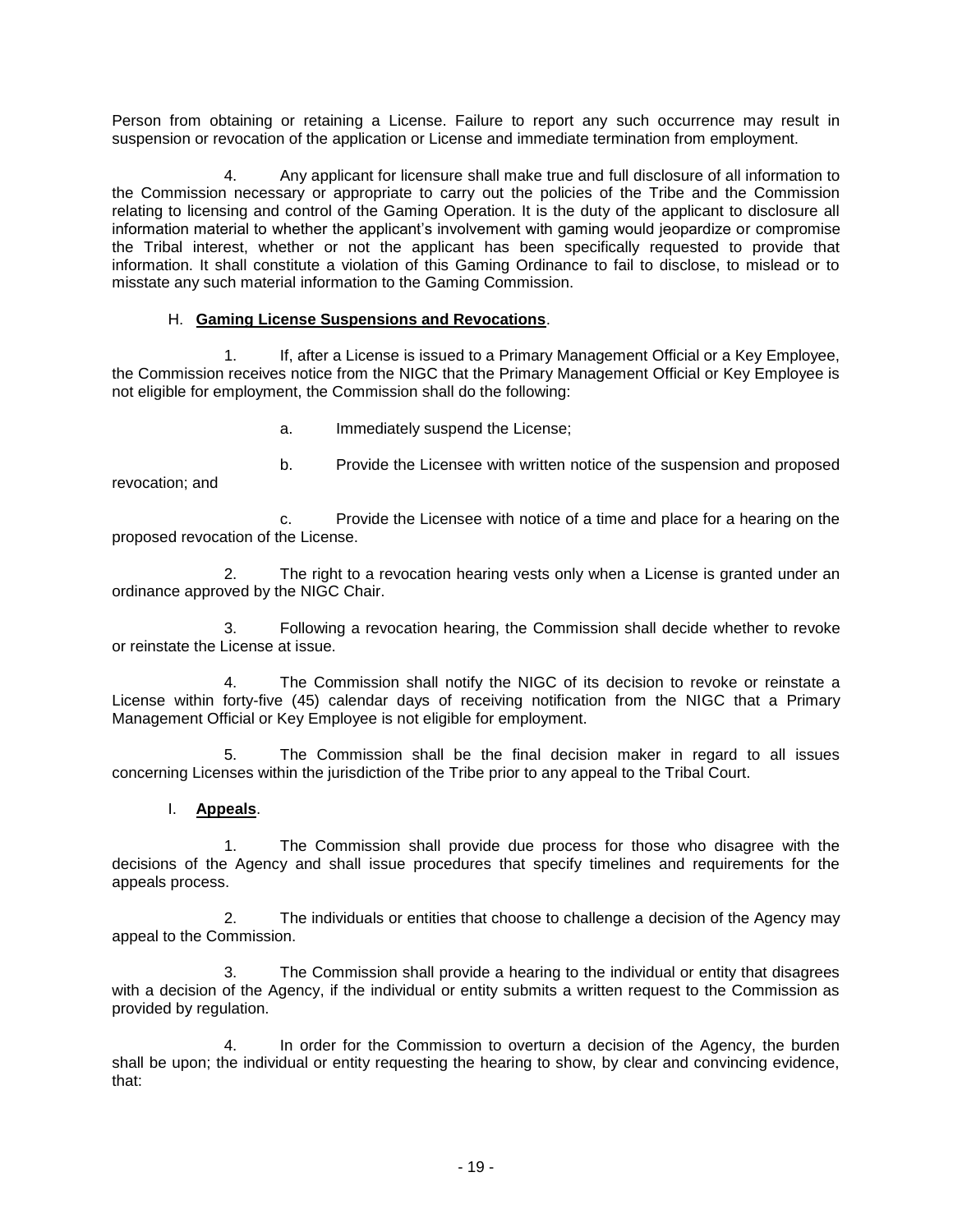a. The Agency decision was outside the scope of authority of the Agency;

and/or

b. Information was discovered that was previously unavailable that would change the outcome of the original decision; and/or

c. The decision was arbitrary or capricious.

5. In the event an individual or entity chooses to challenge the Commission Appellate decision, the individual or entity may appeal to the Tribal Court. The above burden and showings listed above shall be shown in order to overturn a decision of the Commission.

#### **IX. GAMES**.

A. **Approval of Gaming Equipment**. The Commission shall adopt technical standards and specifications for the operation of Gaming Devices and other games consistent with the Compact and any amendments thereto. The Commission shall review and approve all Gaming Devices used in the Gaming Operation as to quality, design, integrity, fairness, honesty, and suitability. The Commission shall ensure that all Gaming Devices are tested by a Gaming Test Laboratory (as defined in the Compact) to ensure they meet the technical standards adopted by the Commission and to ensure: (1) the software has the corrected electronic signature, and (2) the hardware and associated equipment operate in accordance with applicable Gaming Test Laboratory standards and in accordance with the manufacturer's specifications.

1. The Commission may require a prototype or sample of any model of Gaming Device used in the Gaming Operation to be placed in the custody of the Commission and retained as a control for comparison purposes.

2. The Commission may contract with any outside independent Gaming Test Laboratory or other professional expertise it deems necessary or appropriate to ensure the integrity of gaming devices, equipment, supplies, etc.

3. Any evidence that gaming equipment or other devices used in the Gaming Operation have been tampered with or altered in any way, which would affect the integrity fairness, honesty or suitability of the equipment or device shall be immediately reported to the Commission.

B. **Posting of Game Rules**. The rules of each authorized game offered at any Gaming Facility shall either: (1) be posted in a conspicuous location and shall be clearly legible; (2) available for display on the Gaming Device or on the table on which the game is played; or (3) made available on the Gaming Operation's website. If the rules are not displayed as described in this Section B, the Gaming Operation must make the rules available to any patron upon request, within five (5) calendar days of such request.

C. **Who May Not Play**. The following individuals may not participate in Gaming Activities conducted at the Gaming Facility:

1. Gaming personnel, governmental officials and independent contractors, including members of the Tribal Council, the Commission, the executive director, and members of Senior Gaming Management. Senior Gaming Management shall develop and maintain a standard operating procedure that identifies other positions and any applicable restrictions on Gaming Activity conducted at Gaming Facilities on file with the Commission;

- 2. Individuals who have been excluded from the Gaming Facility and
- 3. Individuals under the age of 18.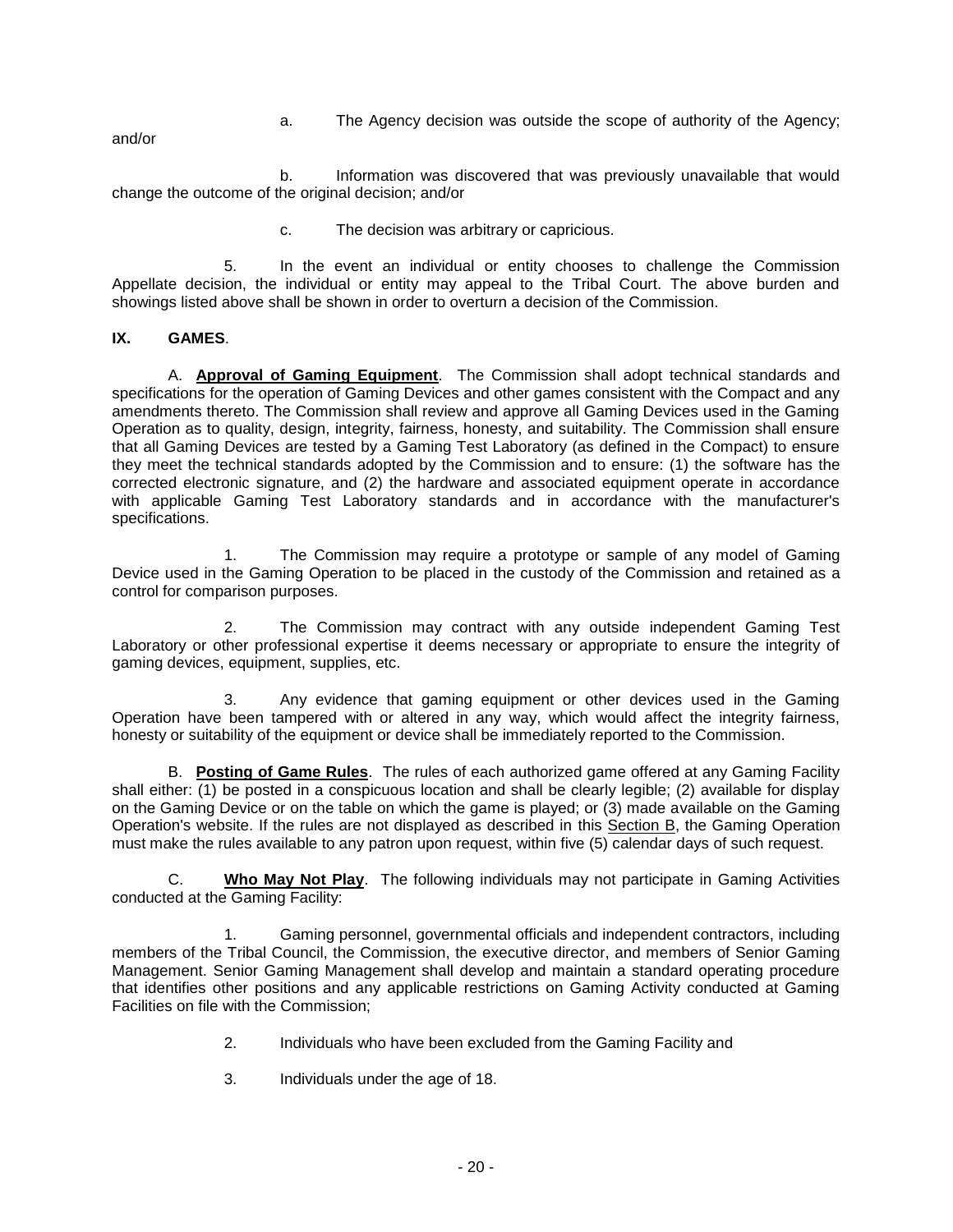D. **Patron Disputes**. Any patron of the Gaming Facility who has a dispute, disagreement or other grievance that involves the play or operation of any Gaming Activity offered at the Gaming Facility ("**Patron Dispute**") shall have such Patron Dispute resolved as provided in the Patron Dispute Regulation adopted by the Tule River Tribal Council in accordance with the Tribal-State Compact. The decision of the Commission regarding any Patron Dispute shall be a final administrative decision that may be reviewed by the Tribal Court and ultimately appealed to the Tribal Court of Appeals or JAMS Optional Arbitration Appeal Procedure ("**Arbitration**"), as provided below. The Tribal Court and Tribal Court of Appeals shall review the Commission's final decision and shall only have the authority to set aside or modify such decision if it is determined that such decision is not supported by any evidence in the record or was arbitrary and capricious.

#### 1. Tribal Court.

a. Tribal Court Review. If the patron is dissatisfied with the decision of the Commission, or the Commission does not issue a decision within sixty (60) calendar days of the request for review, the patron may request a review of the Commission's decision by the Tribal Court. The patron must file a complaint in the Tribal Court within thirty (30) calendar days of receipt of the Commission's decision or expiration of the sixty (60) day review period and serve the compliant on the Commission.

b. Exhaustion Required. The patron must first exhaust the dispute resolution process described in Section D of this Article before he or she may file a complaint in Tribal Court.

c. Costs*.* The patron shall bear no filing fees or costs other than attorneys' fees and costs in connection with filing a complaint in the Tribal Court.

d. Award. Any award shall be limited to the amount in controversy and the Tribal Court shall have no authority to award attorneys' fees and costs and, in accordance with industry practice, if any alleged winnings are found to be a result of a mechanical, electronic, or electromechanical failure and not due to the intentional acts or gross negligence of the Casino or its respective agents, the Patron Dispute for the winnings shall be denied; provided, however, the patron shall be awarded reimbursements of the amount wagered by the patron that were lost as a result of any mechanical, electronic or electromechanical failure.

2. Tribal Court of Appeals; JAMS. Any party dissatisfied with the decision of the Tribal Court may either: (i) file an appeal with the Tribal Court of Appeals, or (ii) invoke Arbitration.

#### a. Tribal Court of Appeals.

i. *Filing Appeal*. The patron must file an appeal with the Tribal Court of Appeals within three (3) calendar days of receipt of the Tribal Court's decision.

ii. *Costs.* The party filing the appeal shall initially bear the cost of appeal; provided, however, the Tribal Court of Appeals may award costs and expenses to the prevailing party, excluding attorneys' fees and costs.

iii. *Limitation of Review*. The Tribal Court of Appeals shall review all determinations of the Tribal Court on matters of law, but shall not set aside any factual determinations, if such determinations are supported by substantial evidence.

iv. *Award*. Any award shall be limited to the amount in controversy and, in accordance with industry practice, if any alleged winnings are found to be a result of a mechanical, electronic, or electromechanical failure and not due to the intentional acts or gross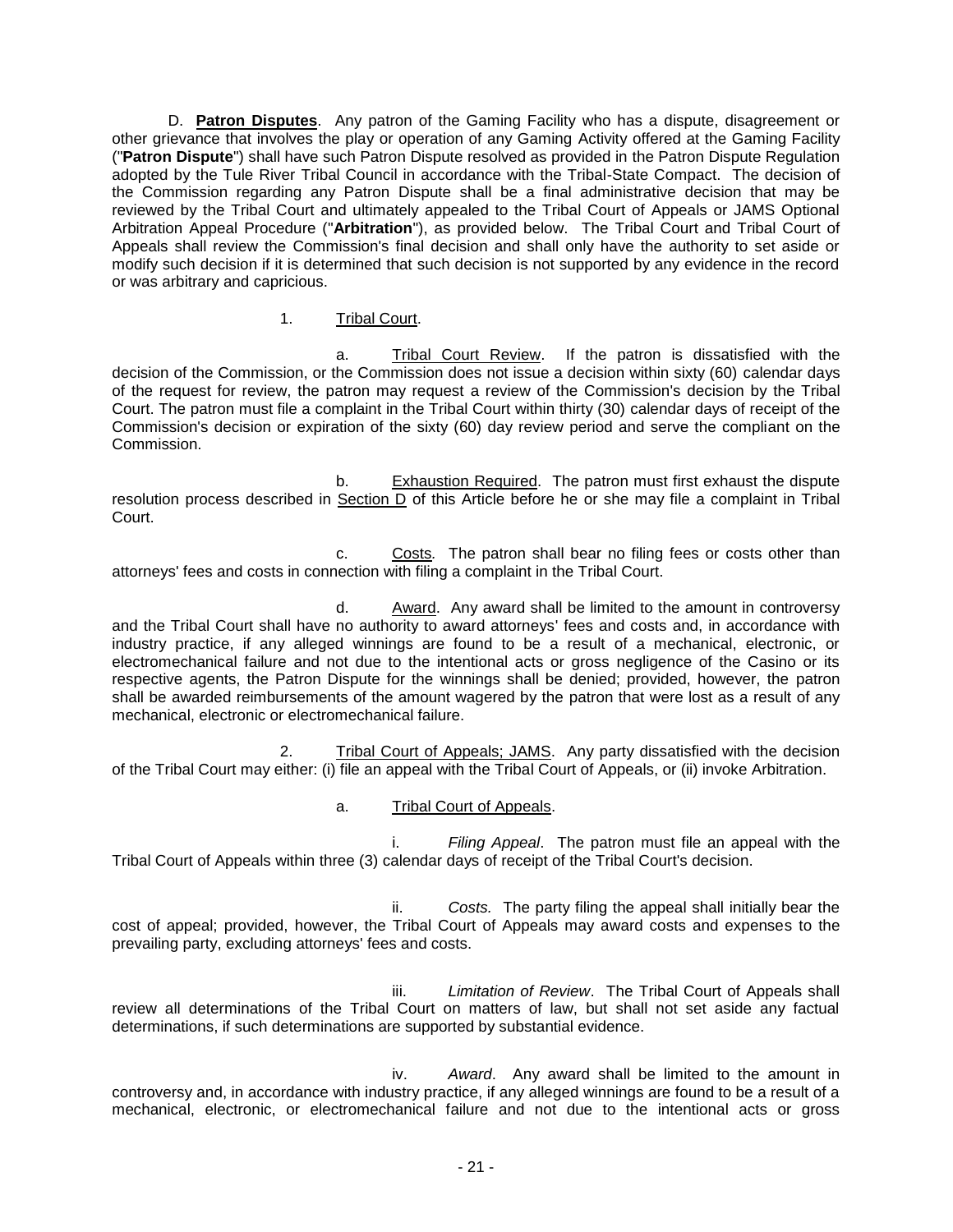negligence of the Casino or its respective agents, the Patron Dispute for the winnings shall be denied; provided, however, the patron shall be awarded reimbursements of the amount wagered by the patron that were lost as a result of any mechanical, electronic or electromechanical failure. However, the Tribal Court of Appeals shall have the authority to award costs and expenses to the prevailing party as described in Section B.1.d of this Article.

#### b. Arbitration.

i. *Filing Appeal*. All appeal requests for Arbitration must be in writing and submitted to the Commission within three (3) calendar days of receipt of the Tribal Court's decision.

ii. *Costs*. The party electing Arbitration shall bear all costs and expenses of the Arbitration, regardless of outcome; provided however, each party shall bear their own attorneys' fees and costs.

iii. *Limitation of Review*. The Arbitration proceedings, decisions and notices shall be governed by Section 10(e) of the Compact.

iv. *Timing and Location*. The Arbitration shall occur within thirty (30) calendar days of the Tribal Court decision and shall take place within thirty (30) miles of the Casino.

v. *Award*. Any award shall be limited to the amount in controversy and, in accordance with industry practice, if any alleged winnings are found to be a result of a mechanical, electronic, or electromechanical failure and not due to the intentional acts or gross negligence of the Casino or its respective agents, the Patron Dispute for the winnings shall be denied; provided, however, the patron shall be awarded reimbursements of the amount wagered by the patron that were lost as a result of any mechanical, electronic or electromechanical failure.

3. Limited Waiver of Sovereign Immunity. Provided the patron has exhausted the Tribal Dispute Process, the Gaming Authority may, in an exercise of its authority, expressly waives its right to assert sovereign immunity in connection with the Tribal Court's and Tribal Court of Appeal's jurisdiction and JAMS arbitrator's jurisdiction for the following actions: (i) to enforce the Gaming Authority's or the patron's obligation to arbitrate and (ii) to enforce or execute judgment based upon the award of the Tribal Court, Tribal Court of Appeals, or the Arbitration, to the extent of the amount of winnings in controversy and subject to the limitations provided in this Article.

#### **X. AMENDMENTS**.

The Tribal Council is hereby delegated the authority to amend this Gaming Ordinance in any manner deemed appropriate to protect what the Tribal Council determines to be in the best interests of the Tribe; provided, that the Tribal Council shall have no authority to enact any amendment to this Gaming Ordinance that is less restrictive than the original terms of this Gaming Ordinance, or that would constitute a violation of federal law or would be inconsistent with the terms of an approved Compact.

#### **XI. SEVERABILITY.**

The provisions of this Gaming Ordinance are severable. If any part or provision hereof is held void by Tribal Court, federal court or federal agency, the decisions of the court or agency so holding shall not affect or impair any remaining provision of this Gaming Ordinance.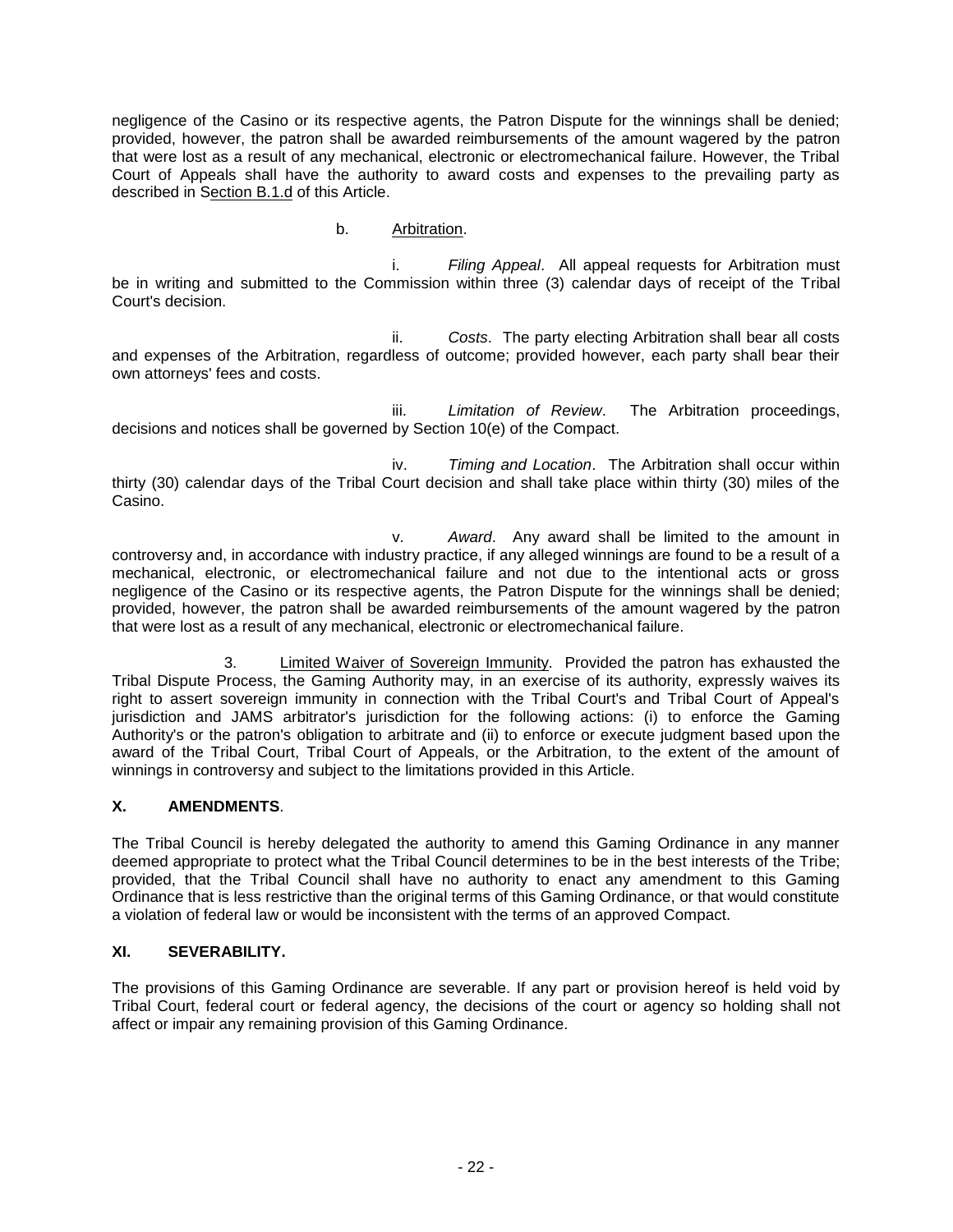#### **XII. REPEAL**.

To the extent that they are inconsistent with this Gaming Ordinance, all gaming ordinances previously enacted or amended by the Tribal Council are repealed.

#### **XIII. SOVEREIGN IMMUNITY**.

Nothings said or not said in this Ordinance is intended to waive, in any manner, the sovereign immunity of the Tribe or the Gaming Authority, with the sole exception of the dispute resolution identified in Article IX, Section D, and only if the patron has exhausted the Patron Dispute process identified therein.

#### **XIV. CONSENT TO JURISDICTION.**

Any person or entity who applies for a License under this Ordinance, applies for employment in any Gaming Operation, enters into any gaming related contract or agreement with the Gaming Operation or the Tribe, or enter a Gaming Facility, shall be subject to this Ordinance and shall be deemed to have consented to the enforcement authority of the Commission and the civil jurisdiction of the Tribe. Nothing in this section shall be interpreted to limit, in any way, the civil jurisdiction of the Tribe.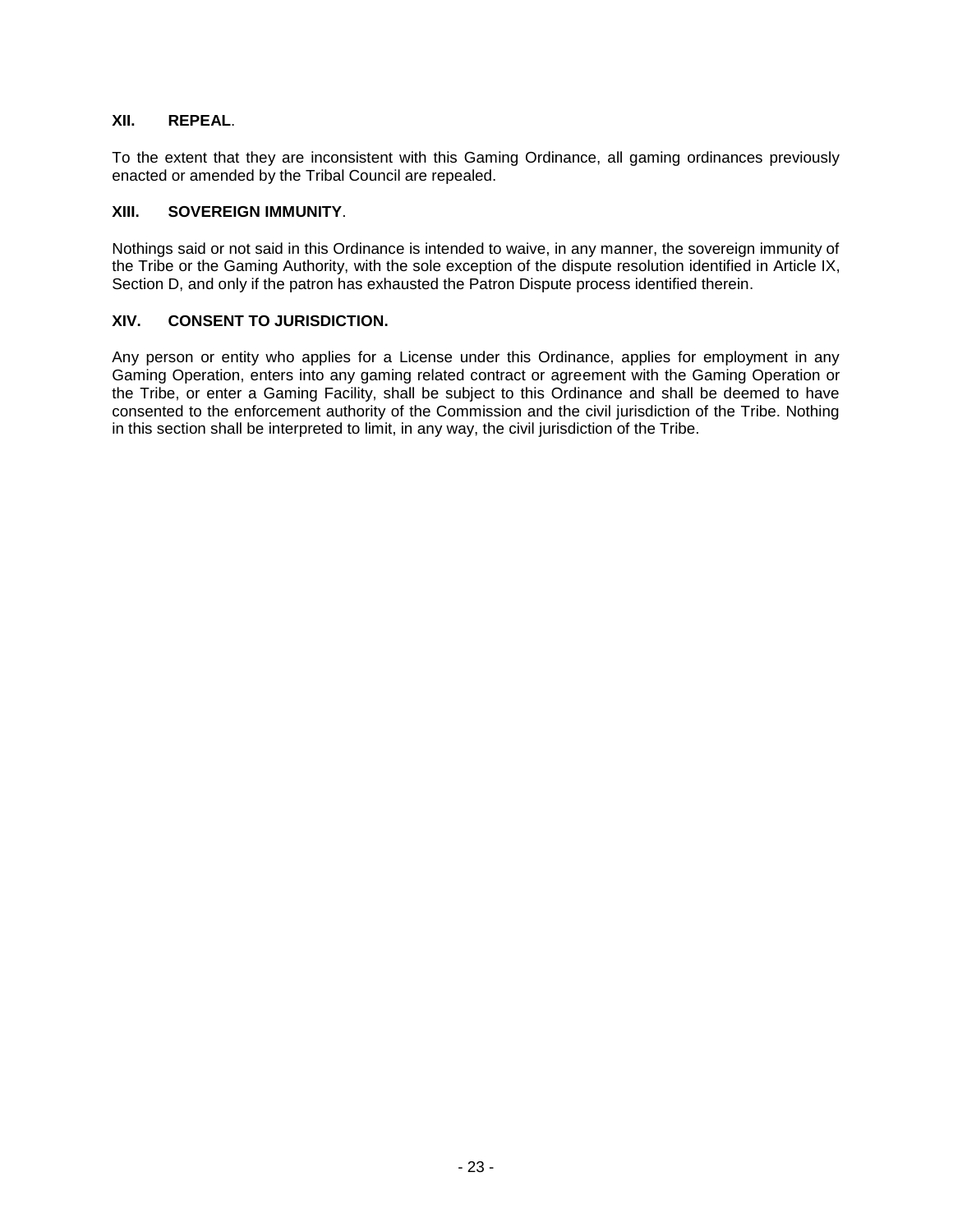

# **TULE RIVER INDIAN TRIBE OF CALIFORNIA**

### IN THE MATTER OF:

The Tule River Tribal Council approving the amended) **AMENDMENT NO. 01 to**<br>Tule River Tribe Gaming Ordinance **RESOLUTION NO. FY2019-15** Tule River Tribe Gaming Ordinance (1992)

### BE IT RESOLVED BY THE COUNCIL OF THE TULE RIVER INDIAN TRIBE:

WHEREAS the Tule River Tribe ("Tribe") is governed under a Constitution and Bylaws duly adopted and approved by the Secretary of the Interior on January 15, 1936 ("Constitution"): and

WHEREAS Article VI, Section  $1(i)$  of the Constitution authorizes the Tribal Council of the Tribe ("Tribal Council"), as the governing body ofthe Tribe, to adopt ordinances; and

WHEREAS consistent with the requirements of the Indian Gaming Regulatory Act ("IGRA") and the National Indian Gaming Commissions ("NIGC") regulations, the NIGC approved the Gaming Ordinance on August 4, 2004; and

WHEREAS the Tribe entered into the Tribal-State Compact with the State of California ("Compact"), effective January 22,2018 which required the Tribe to amend the Gaming Ordinance to meet the requirements of the Compact; and

WHEREAS the Tribe wishes to update the Gaming Ordinance to reflect changes since the Gaming Ordinance was adopted; and

WHEREAS the Tribal Council wishes to adopt the attached Amended and Restated Gaming Ordinance, ("Amended Gaming Ordinance") to meet the requirements ofthe IGRA and applicable NIGC regulations; and

WHEREAS the Tribal Council has reviewed and approved the attached Amended Gaming Ordinance; and

WHEREAS NIGC regulations require the Tribe to submit the Amended Gaming Ordinance to the NIGC for review and approval; and

WHEREAS the Tribal Council wishes to submit the Amended Gaming Ordinance for review and approval; and

WHEREAS the Tribal Council hereby adopts the attached Amended Gaming Ordinance; and